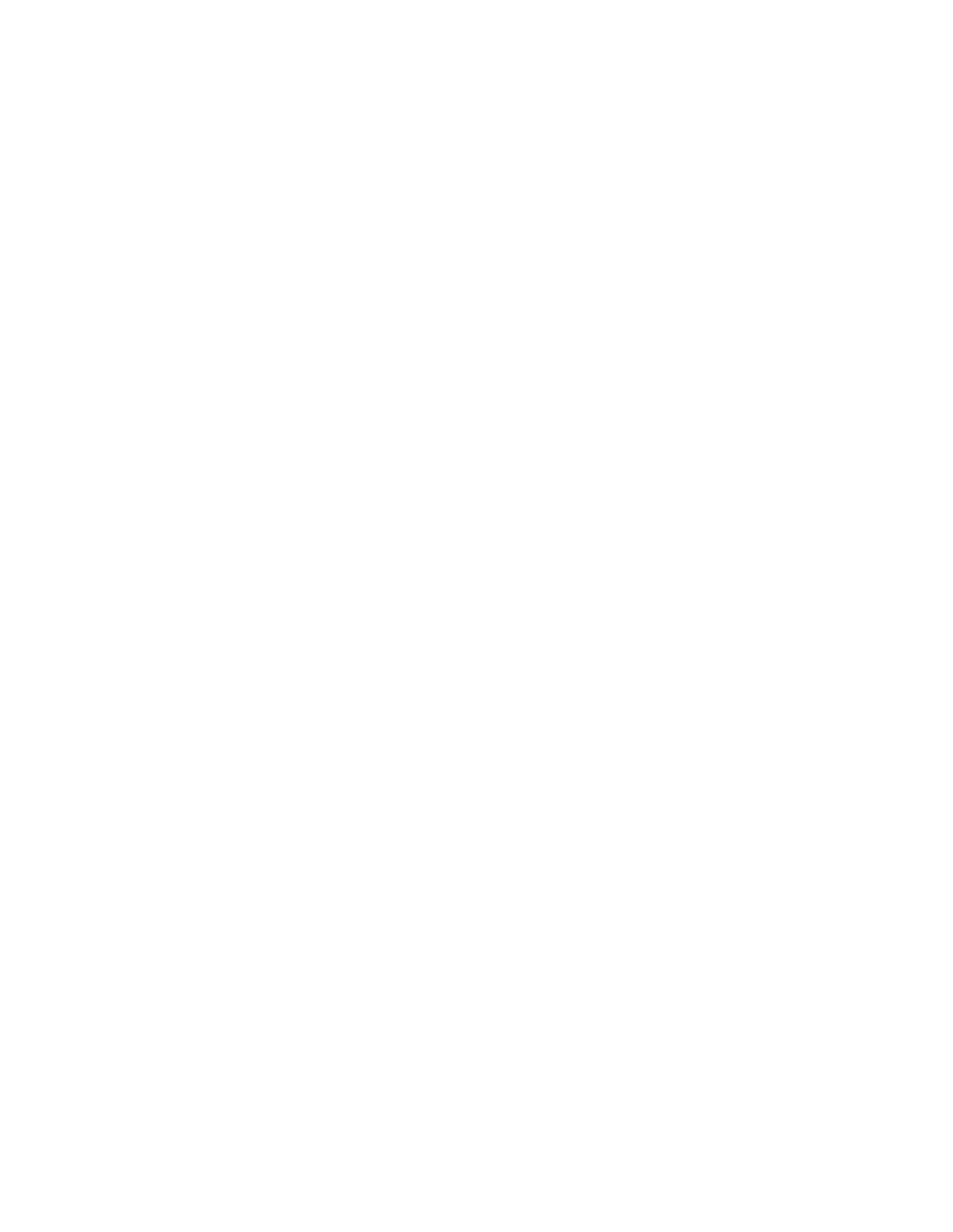# Fast failure detection and recovery in SDN with stateful data plane

Carmelo Cascone  $a,b$ Davide Sanvito<sup>a</sup> Luca Pollini $<sup>c</sup>$ </sup> Antonio Capone<sup>a</sup> Brunilde Sans  $^{b,d}$ 

 $a$  Dipartimento di Elettronica, Informazione e Bioingegneria, Politecnico di Milano, Italy

 $<sup>b</sup>$  Department of Mathematics and Industrial Engineering,</sup> Polytechnique Montréal (Québec) Canada

 $c$  CNIT, Consorzio Nazionale Interuniversitario per le Telecomunicazioni, Italy

 $d$  GERAD, Montréal (Québec), Canada

carmelo.cascone@gerad.ca davide.sanvito@polimi.it antonio.capone@polimi.it brunilde.sanso@polymtl.ca

Les Cahiers du GERAD G–2016–72

Copyright  $\odot$  2016 GERAD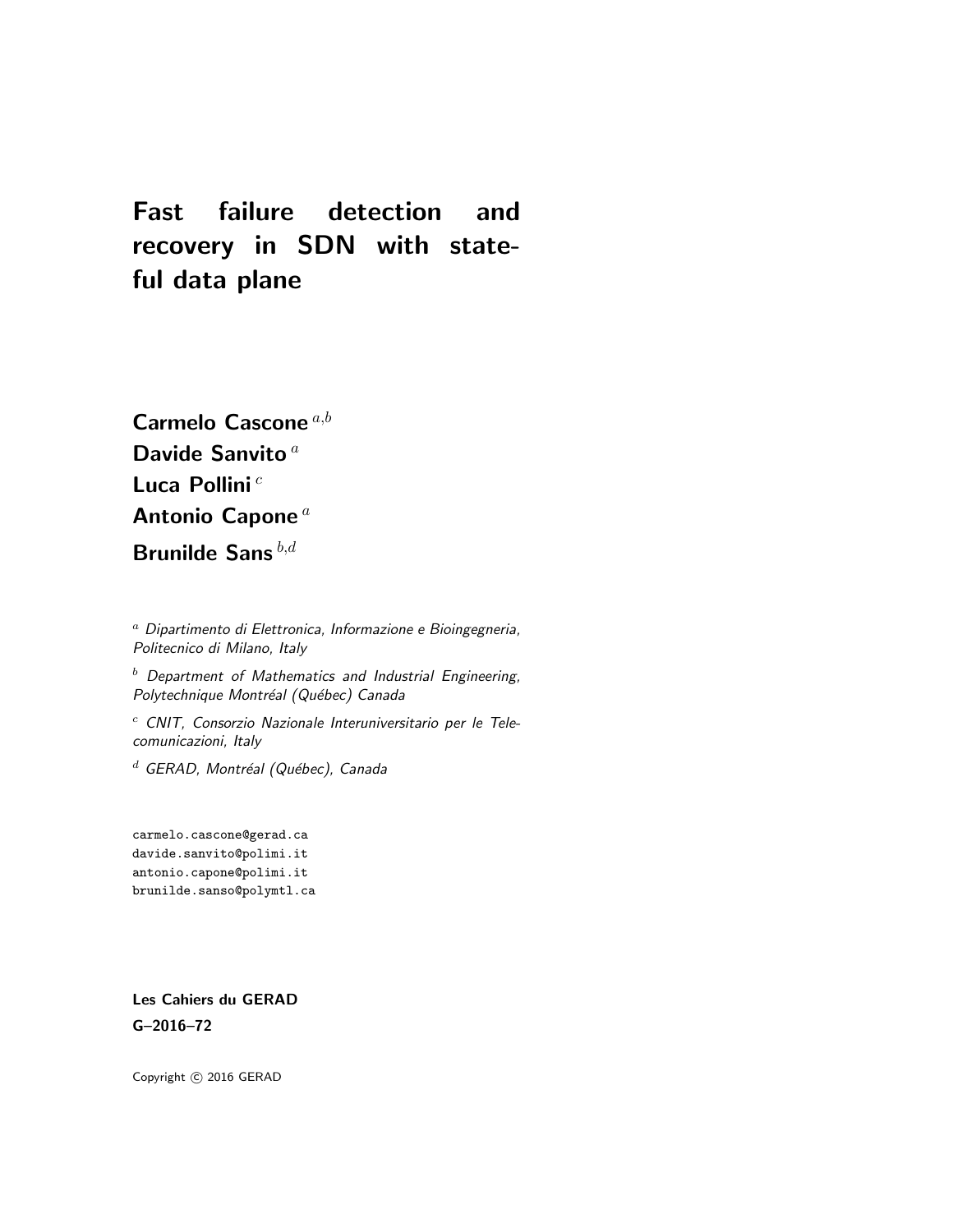Abstract: When dealing with node or link failures in Software Defined Networking (SDN), the network capability to establish an alternative path depends on controller reachability and on the round-trip times (RTTs) between controller and involved switches. Moreover, current SDN data plane abstractions for failure detection (e.g. OpenFlow "Fast-failover") do not allow programmers to tweak switches' detection mechanism, thus leaving SDN operators relying on proprietary management interfaces (when available) to achieve guaranteed detection and recovery delays. We propose SPIDER, an OpenFlow-like pipeline design that provides i) a detection mechanism based on switches' periodic link probing and ii) fast reroute of traffic flows even in the case of distant failures, regardless of controller availability. SPIDER is based on stateful data plane abstractions such as OpenState or P4, and it offers guaranteed short (few milliseconds or less) failure detection and recovery delays, with a configurable trade off between overhead and failover responsiveness. We present here the SPIDER pipeline design, behavioral model, and analysis on flow tables' memory impact. We also implemented and experimentally validated SPIDER using OpenState (an OpenFlow 1.3 extension for stateful packet processing) and P4, showing numerical results on its performance in terms of recovery latency and packet losses.

Software Defined Networking, stateful data plane, fault-tolerance

**Acknowledgments:** This work has been partly funded by the EU in the context of the "BEBA" project [\[33\]](#page-20-0) (Grant Agreement: 644122).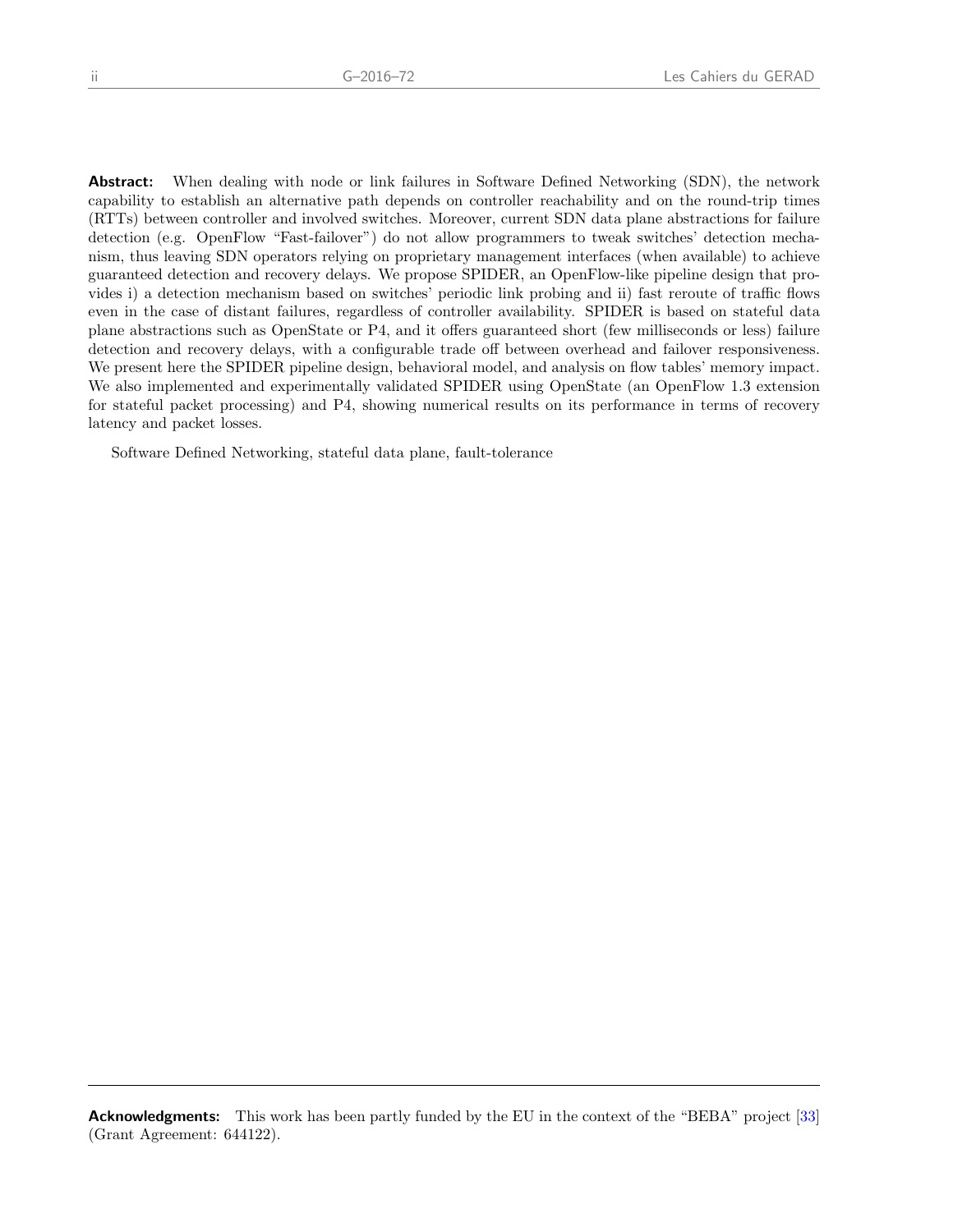### 1 Introduction

The longly anticipated paradigm shift of Software Defined Networking (SDN) is radically transforming the network architecture [\[1\]](#page-18-0). SDN technologies provide programmable data planes that can be controlled from a remote controller platform. This control and data planes separation creates new opportunities to implement much more efficient traffic engineering policies than classical distributed protocols, since the logically centralized controller can take decisions on routing optimization exploiting a global view of the network and a flow level programmatic interface at data plane. Fault resilience mechanisms are among the most crucial traffic engineering instruments in operator networks since they insure quick reaction to connectivity failures with traffic rerouting.

So far, traffic engineering applications for SDN, and failure recovery solutions in particular, have received relatively little attention from the research community and networking industry which has focused mainly on other important areas related to security, load balancing, network slicing and service chaining. Not surprisingly, while SDN is becoming widely used in data centers where these applications are crucial, its adoption in operator networks is still rather limited. The support in current SDN implementations of features for failure recovery is currently rather weak and traditional technologies, e.g. Multi-Protocol Label Switching (MPLS) Fast Reroute, are commonly considered for carrier networks more reliable.

The main reason for this gap in SDN solutions is that some traffic engineering applications, such as failure recovery, challenge the limits of the data plane abstraction that is the key element of any SDN architecture. OpenFlow is largely the most adopted abstraction for the data plane with its match-action rules in flow tables [\[2\]](#page-18-1). Current OpenFlow abstraction presents some fundamental drawbacks that can prevent an efficient and performing implementation of traffic rerouting schemes. As a matter of fact, in OpenFlow adaptation and reconfiguration of forwarding rules (i.e. entries in the flow tables) in the data plane pipeline can only be performed by the remote controller, posing limitations on the granularity of the desired monitoring and traffic control due to the overhead and latency required.

For the case of failures, OpenFlow Fast-failover group works only when a local alternative path is available from the switch that detected the failure. Unfortunately, such an alternative path may not be available, in which case the intervention of a controller, which reachability is not guaranteed, is required in order to establish a rerouting at another point in the network. We believe that failure detection and recovery can be better handled locally in the fast data path assuming different sets of forwarding rules that can be applied according to the observed network state. We argue that this can be done retaining the logically centralized approach of SDN to programmability if we fully expose to application developers in the controller both the state detection mechanism (i.e. link/node availability) and the sets of rules for the different states. The extension of the OpenFlow abstraction to stateful data planes has recently attracted the interest of the SDN research community: OpenState [\[3\]](#page-18-2) (proposed by some of the authors), FAST [\[4\]](#page-19-0), and the "learn" action of Open vSwitch  $[5]$  are the main examples. On the other hand, domain-specific languages such as P4  $[6]$  allow the specification of stateful behaviors for programmable data plane targets.

In this paper we propose  $SPIDER<sup>1</sup>$  $SPIDER<sup>1</sup>$  $SPIDER<sup>1</sup>$  a stateful SDN pipeline design that allows the implementation of failure recovery policies with fully programmable detection and recovery mechanisms in the switches. SPIDER is inspired by well-known legacy technologies such as Bidirectional Forwarding Detection (BFD) [\[7\]](#page-19-3) and MPLS Fast Reroute (FRR) [\[8\]](#page-19-4), it provides guaranteed short failure detection and recovery delays, with a configurable trade off between overhead and failover responsiveness. We present an implementation of SPIDER based on OpenState prototype switch and controller [\[9\]](#page-19-5), and its performance evaluation on some example network topologies. We also provide a SPIDER implementation based on P4.

The paper is organized as follows. In Section [2](#page-5-0) we discuss related work, while in Section [3](#page-5-1) we review the characteristics of stateful data planes for SDN. In Section [4](#page-6-0) we introduce SPIDER approach, we outline its pipeline design and prototype implementation in Section [5,](#page-8-0) and provide experimental results in Section [6.](#page-12-0)

<span id="page-4-0"></span><sup>&</sup>lt;sup>1</sup>Stateful Programmable faIlure DEtection and Recovery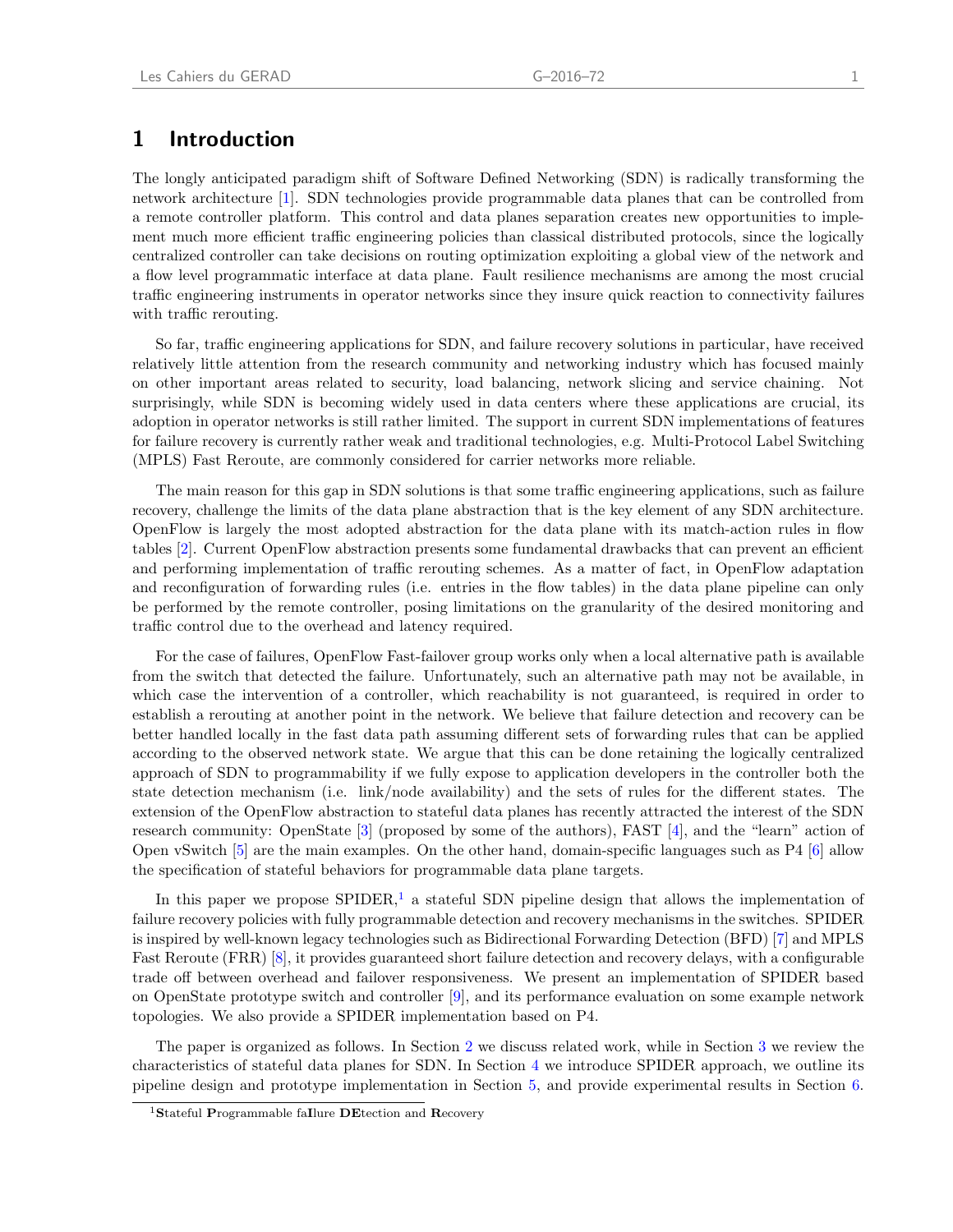In Section [7](#page-15-0) we discuss SPIDER w.r.t. legacy technologies and current SDN platforms. Section [8](#page-18-3) concludes the paper with our final remarks.

### <span id="page-5-0"></span>2 Related work

The concern of quickly recovering from failures in SDN has been already explored by the research community with the general goal of making SDN more reliable by reducing the need of switches to rely on the external controller to establish an alternative path. Sharma et al. in [\[10\]](#page-19-6) shows how hard it is to obtain carrier grade recovery times (<50ms) when relying on a controller-based restoration approach in large OpenFlow networks. To overcome to such an issue, the authors propose also a proactive protection scheme based on a BFD daemon running in the switch and integrated with the OpenFlow Fast-failover group type, obtaining recovery times within 50ms. Similarly, Van Adrichem et al. shows in [\[11\]](#page-19-7) how by carefully configuring the BFD process already compiled in Open vSwitch, it is possible to obtain recovery times of few ms. The case of protection switching is also explored by Kempf et al. in [\[12\]](#page-19-8), here the authors propose an end-to-end protection scheme based on an extended version of OpenFlow 1.1 to implement a specialized monitoring function to reduce processing load at the controller. Sgambelluri et al. proposed in [\[13\]](#page-19-9) a segment-protection approach based on pre-installed backup paths. Also in this case, OpenFlow is extended in order to enable switches to locally react to failures by auto-rejecting flow entries of the failed interface. The concern of reducing load at the controller is also addressed by Lee at al. in [\[14\]](#page-19-10). A controller-based monitoring scheme and optimization model is proposed in order to reduce the number of monitoring iterations that the controller must perform to check all links. A completely different and more theoretical approach based on graph search algorithms is proposed by Borokhovich et al. in [\[15\]](#page-19-11). In this case the backup paths are not known in advance, but a solution based on the OpenFlow fast-failover scheme is proposed along an algorithm to randomly try new ports to reach traffic demands' destination.

Our work extends two earlier conference papers [\[16,](#page-19-12) [17\]](#page-19-13) were we first describe an OpenState-based behavioral model to perform fast reroute and to provide programmable failure detection, including results on flow entries analysis, packet loss and heartbeat overhead. In addition to that, we describe here a P4 implementation of SPIDER, compare SPIDER with legacy technologies such as BFD and MPLS Fast Reroute, and discuss about the relation with data plane reconciliation schemes applied by current SDN platforms. Finally, to the best of our knowledge, we are unaware of other prior work towards the use of programmable stateful data plane abstractions to implement both failure detection and recovery schemes in the fast path.

### <span id="page-5-1"></span>3 Stateful data plane abstractions

OpenFlow describes a stateless data plane abstraction for packet forwarding. Following the spirit of SDNs control and data plane separation, network state is maintained only at the controller, which in turn, based on a reactive approach, updates the devices' flow table as a consequence of events such as the arrival of new flows, topology changes, or monitoring-based events triggered by the periodic polling of flow table statistics. We argue that improved scalability and responsiveness of network applications could be offered by adopting a stateful proactive abstraction, where switches are pre-provisioned with different sets of forwarding behaviors, i.e. flow entries, dynamically activated or deactived as a consequence of packet-level events and timers, and based on per-flow state maintained by the switch itself. OpenState [\[3\]](#page-18-2), FAST [\[4\]](#page-19-0), OVS [\[5\]](#page-19-1) and P4 [\[6\]](#page-19-2) are example of such an abstraction supporting stateful forwarding. OpenState and FAST offer explicit support to programming data plane state machines by defining dedicated structures such as state tables and primitives for state transition. OVS in turn, provides implicit support to stateful forwarding thanks to a special "learn" action (not currently supported in the OpenFlow specification) that allows the creation at run-time of new flow entries as a consequence of a packets matching existing ones.<sup>[2](#page-5-2)</sup> Moreover, we note how the research community already started the investigation of a stateful fast path in OVS [\[19\]](#page-19-14). Finally, the current version

<span id="page-5-2"></span> ${}^{2}$  For a detailed description of OVS's stateful primitives, and an example on how to program stateful applications such a MAC learning switch, please refer to [\[18\]](#page-19-15).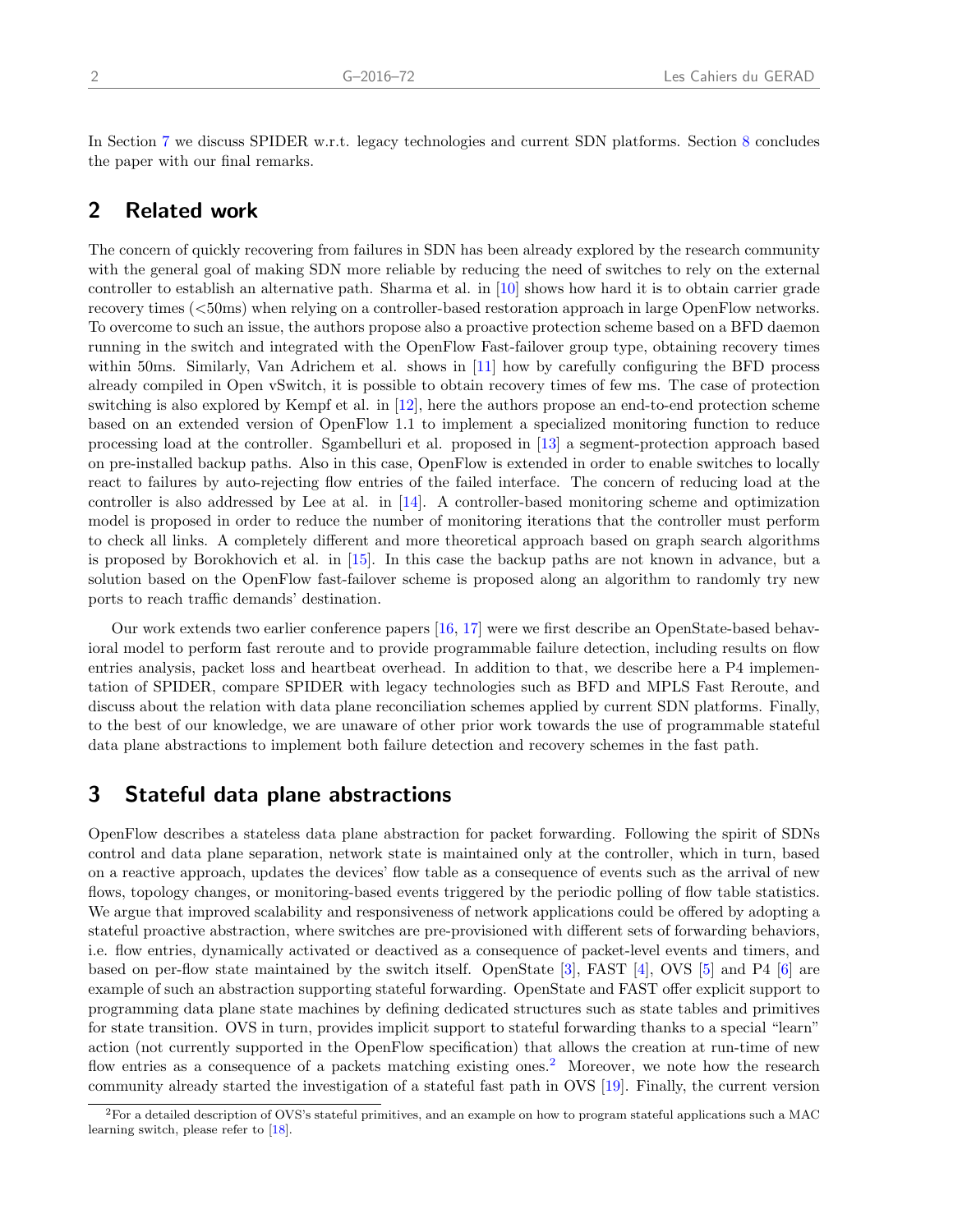of the P4 language [\[20\]](#page-19-16) allows to define behaviors based on stateful memories that can be used when processing a packet.

We choose to base our design and main implementation on OpenState for two reasons. First because, in our belief, OpenState offers a simple stateful forwarding abstraction that better serves the purpose of describing the behavioral model implemented by SPIDER in the form of Finite State Machines (FSMs) that operate on per-flow states. Indeed, while OVS's "learn" action could be used in principle to equivalently compile SPIDER features at data plane, it would require a less trivial effort in describing its design. Regarding FAST, although it provides a very similar abstraction to OpenState, unfortunately, as of today there is no publicly available implementation that we can use to implement and test SPIDER. Our second reason is that SPIDER is built on the assumption that updates of the forwarding state are possible at wire-speed, directly handled on the fast data path. The OpenState abstraction is also based on this assumption and its hardware experimental proof on a TCAM-based architecture was already addressed in [\[21\]](#page-19-17). Finally, P4 can be used to specify a forwarding abstraction equivalent to OpenState.

#### 3.1 OpenState

Before proceeding with the introduction of SPIDER, we consider it necessary to briefly summarize OpenState features, which are essential to define SPIDER in the rest of the paper.[3](#page-6-1) Figure [1](#page-6-2) depicts the different elements of the OpenState pipeline. The legacy OpenFlow's flow table is preceded by a state table used to store "flow states". Each time a new packet is processed by the flow table, it is first matched against the state table. The matching is performed exactly (i.e. non-wildcard) on a flow key obtained using the fields defined by a "lookup-scope" (i.e. a list of OpenFlow's header fields identifier). The state table returns a "default" state if no state entry is matched by a given flow key, otherwise a different state is returned. The packet is then processed by the flow table, here flow entries can be defined to match on the state value returned by the state table. Moreover, a new "set-state" action is defined to insert/update entries in any state table of the pipeline. During a set-state action the state table is updated using a flow key optionally different from the one used in the lookup phase and defined by the "update-scope" (necessary when dealing with bidirectional flows). Finally, idle and hard state timeouts can be defined and are equivalent to those used in OpenFlow flow entries. A "rollback state" is associated to each timeout, and its value is used to update the state entry after the timeout expiration. Idle timeouts expires after a given entry is not matched by any packet for a given interval, while hard timeouts are expired counting from the instant the state entry has been inserted/updated. After configuring the lookup-scope, update-scope and the flow table, the state table is initially empty. It is then filled and updated based on the set-state actions defined in the flow table and executed as a consequence of packets matching flow entries in the flow table.

### <span id="page-6-0"></span>4 Approach sketch

SPIDER provides mechanisms to perform failure detection and instant rerouting of traffic demands using a stateful proactive approach, without requiring the intervention of the controller. Interaction with the controller is needed only at boot time to provision switches' state tables and to fill flow tables with the different

<span id="page-6-2"></span><span id="page-6-1"></span> $3$ The features presented here are based on the most updated version of the OpenState v1.0 specification available at [\[9\]](#page-19-5).



Figure 1: Architecture of a stage of the OpenState pipeline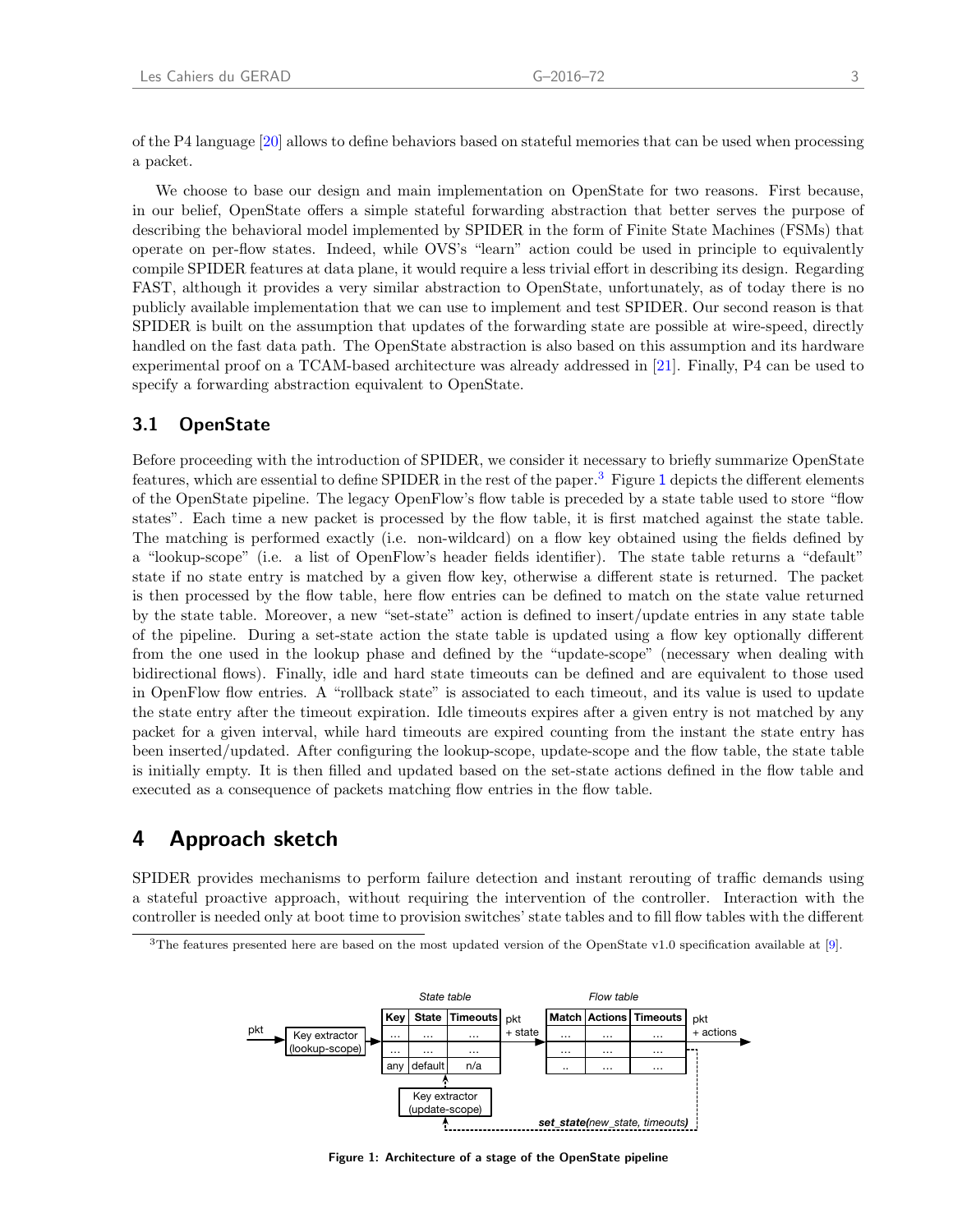forwarding behaviors. No distributed protocols are required, instead the different forwarding behaviors are handled at data plane level by labeling packets with special tags and by using the stateful primitives introduced before. The features implemented by SPIDER are inspired by well-known legacy protocols such as BFD and MPLS FRR, in Section [7](#page-15-0) we discuss more about the design of SPIDER w.r.t. these legacy technologies.

Backup path pre-planning. SPIDER does not distinguish between node or link failures, instead we define with Fi a particular failure state of the network for which node i is unreachable. Given another node j, we refer to the case of a "local" failure, when j is directly connected  $(1$  hop) to i, while we refer to a "remote" failure when node i is not directly connected to j. In our design the controller must be provided with the topology of the network and a set of primary paths and backup paths for each demand. Backup paths must be provided for each possible Fi affecting the primary path of a given demand. A backup path for state Fi can share some of the primary path, but it is required to offer a detour (w.r.t primary path) around node i. In other words, even in the case of a link failure making i unreachable from j, and even other links to j might exist, we require that backup paths for Fi cannot use any of the links belonging to i. The reason of such a requirement is that, to guarantee very short  $(< 1ms)$  failover delays, a characterization of the failure, i.e. understanding if it is a node or a link failure, is not possible without the active involvement of the controller or other type of slow signaling. For this reason SPIDER assumes always the worst case where node  $i$  is down, hence it should be completely avoided. An example of problem formulation that can be used to compute an optimal set of such backup paths has been presented in [\[22\]](#page-19-18). Finally, if all backup paths are provided, SPIDER guarantees instantaneous protection from every single-failure Fi scenario, without requiring the controller to compute an alternative routing or to update flow tables. However, the unfortunate case of a second or multiple failures happening sequentially can be supported through the reactive intervention of the controller.

Failure detection. SPIDER uses tags carried in an arbitrary header field (e.g. MPLS label or VLAN ID) to distinguish between different forwarding behaviors and to perform failure detection and switch-to-switch failure signaling. Figure [2](#page-7-0) depicts the different forwarding scenarios supported by SPIDER. When in normal conditions (i.e. no failures), packets entering the network are labeled with tag=0 and routed through their primary path (Figure 2[a\)](#page-0-0). To detect failures, SPIDER does not rely on any switch-dependent feature such OpenFlow's Fast-failover, instead it provides a simple detection scheme based on the exchange of bidirectional "heartbeat" packets. We assume that as long as packet are received from a given port, that port can be also used to reliably transmit other packets. When no packets are received for a given interval, a node can request its neighbor to send an heartbeat. As shown in Figure 2[d,](#page-0-0) heartbeat can be requested by labeling any data packet with tag=HB req. A node receiving such a packet will perform 2 operations: i) set back tag=0 and transmit the packet towards the next hop and ii) create a copy with tag=HB reply and send it back on the same input. In this way, the node that requested the heartbeat will know that its neighbor is still reachable. Heartbeat are requested only when the received packet rate drops below a given threshold. If no packets

<span id="page-7-0"></span>

Figure 2: Example of the different forwarding behaviors implemented by SPIDER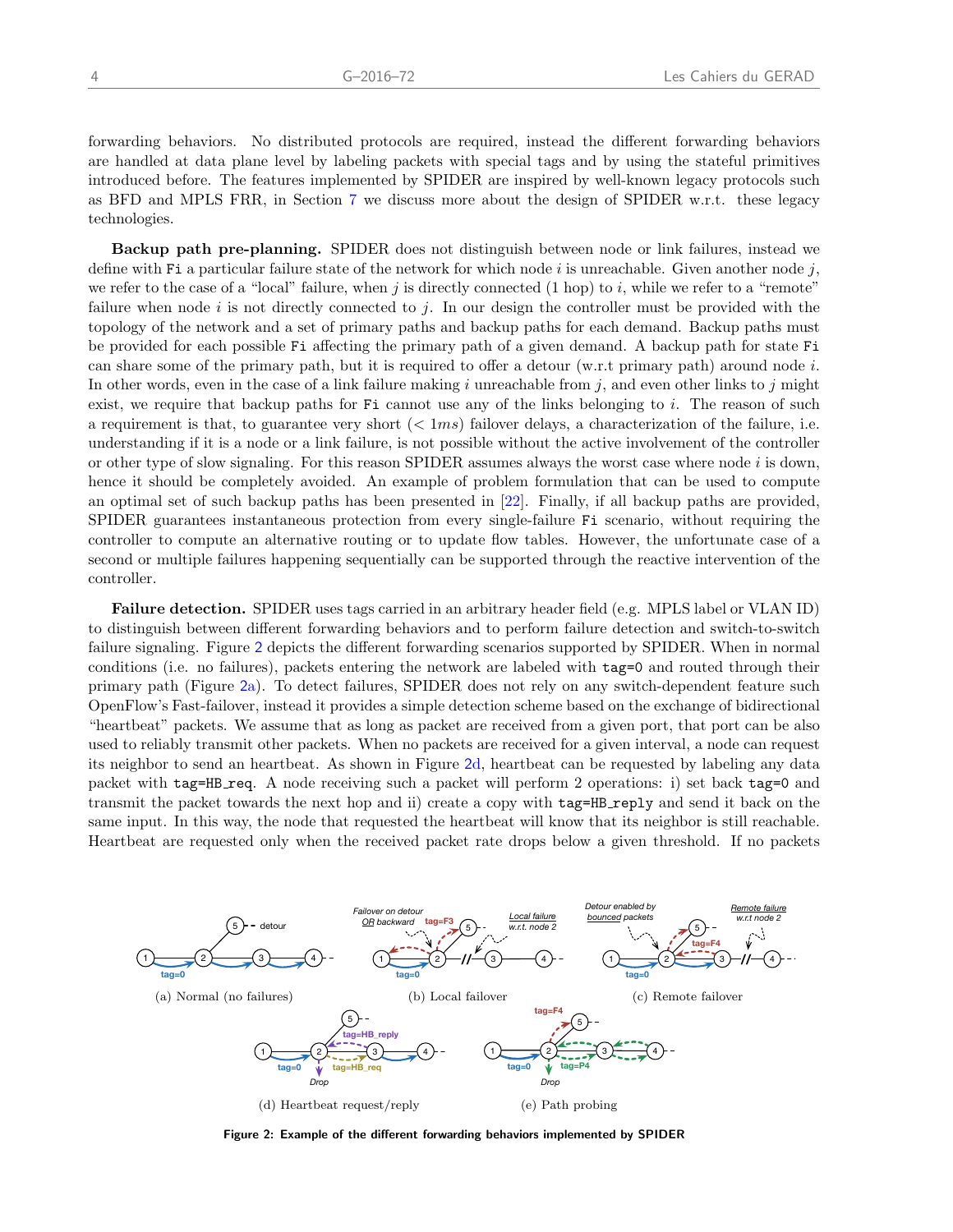(either data or heartbeat) are received for more than a given timeout, the port is declared DOWN. The state of the port will be set back to UP as soon as packets will be received again on that port.

Fast reroute. When a port is declared DOWN, meaning a local failure situation towards a neighbor node i, incoming packets are labeled with  $tag=Fi$  and sent to an alternative port (Figure 2[b\)](#page-0-0), this could be a secondary port belonging to a detour or the same input port where the packet was received. In the last case we refer to a "bounced" packet. Bounced packets are used by SPIDER to signal a remote failure situation. Indeed, they are forwarded back along their primary path until they reach a node able to forward them along a detour. In Figure 2[c,](#page-0-0) when node 2 receives a bounced packet with tag=F4, it updates the state of that demand to F4 and forwards the packet along a detour. Given the stateful nature of SPIDER, state F4 is maintained by node 2, meaning that all future packets of that demand with tag=0, will be labeled with tag=F4 and transmitted directly on the detour. In the example, we refer to node 2 as the "reroute" node of a given demand in state F4, while the portion of the path comprised between the node that detected the failure and the reroute node is called the "bounce path".

Path probing. Failures are temporary, for this reason SPIDER provides also a probe mechanism to establish the original forwarding as soon as the failure is resolved. When in state Fi the reroute nodes periodically generate probe packets to check the reachability of node i. As for heartbeat packets, probe packets are not forged by switches or the controller, instead, they are generated simply duplicating and labeling the same data packets processed by a reroute node. In Figure [2](#page-0-0)e, node 2 duplicates a tag=0 packet. One copy is sent on the detour with  $tag=F4$ , while the other is labeled with  $tag=F1$  and sent on the original primary path. If node i becomes reachable again, it will bounce the probe packet towards the reroute node. The reception of a probe packet Pi from a node with a demand in state Fi will cause a state transition that will re-enable the normal forwarding on the primary path.

Flowlet-aware failover. SPIDER also addresses the issue of packet reordering that might occur during the remote failover. Indeed, in the example of Figure 2[c,](#page-0-0) while new tag=0 packets arrive at the reroute node, one or more (older) packets may be traveling backward on the bounce path. Such a situation might cause packets to be delivered out-of-order at the receiver, with the consequence of unnecessary throughput degradation for transport layer protocols such as TCP. For this reason SPIDER implements the "Flowletaware" forwarding scheme first introduced in [\[23\]](#page-19-19). While SPIDER is already aware of the failure, the same forwarding decision is maintained for packets belonging to the same burst; in other words, packets are still forwarded (and bounced) on the primary path until a given idle timeout (i.e. interval between bursts) is expired. Such a timeout can be evaluated by the controller at boot time and should be set as the maximum RTT measured over the bounce path of a given reroute node for state Fi. Effectively waiting for such an amount of time before enabling the detour, maximizes the probability that no more packets are traveling back on the bounce path, thus minimizing the risk of mis-ordered packet at the receiver.

### <span id="page-8-0"></span>5 Implementation

<span id="page-8-1"></span>In this following section we present the design of the pipeline and the configuration of the flow tables necessary to implement SPIDER. The pipeline (Figure [3](#page-8-1)) is based on 4 different flow tables. An incoming packet is first processed by table 0 and 1. These two blocks perform only stateless forwarding (i.e. legacy OpenFlow), which features will be described later. The packet is then processed by stateful tables 2 and 3. These tables



Figure 3: SPIDER pipeline architecture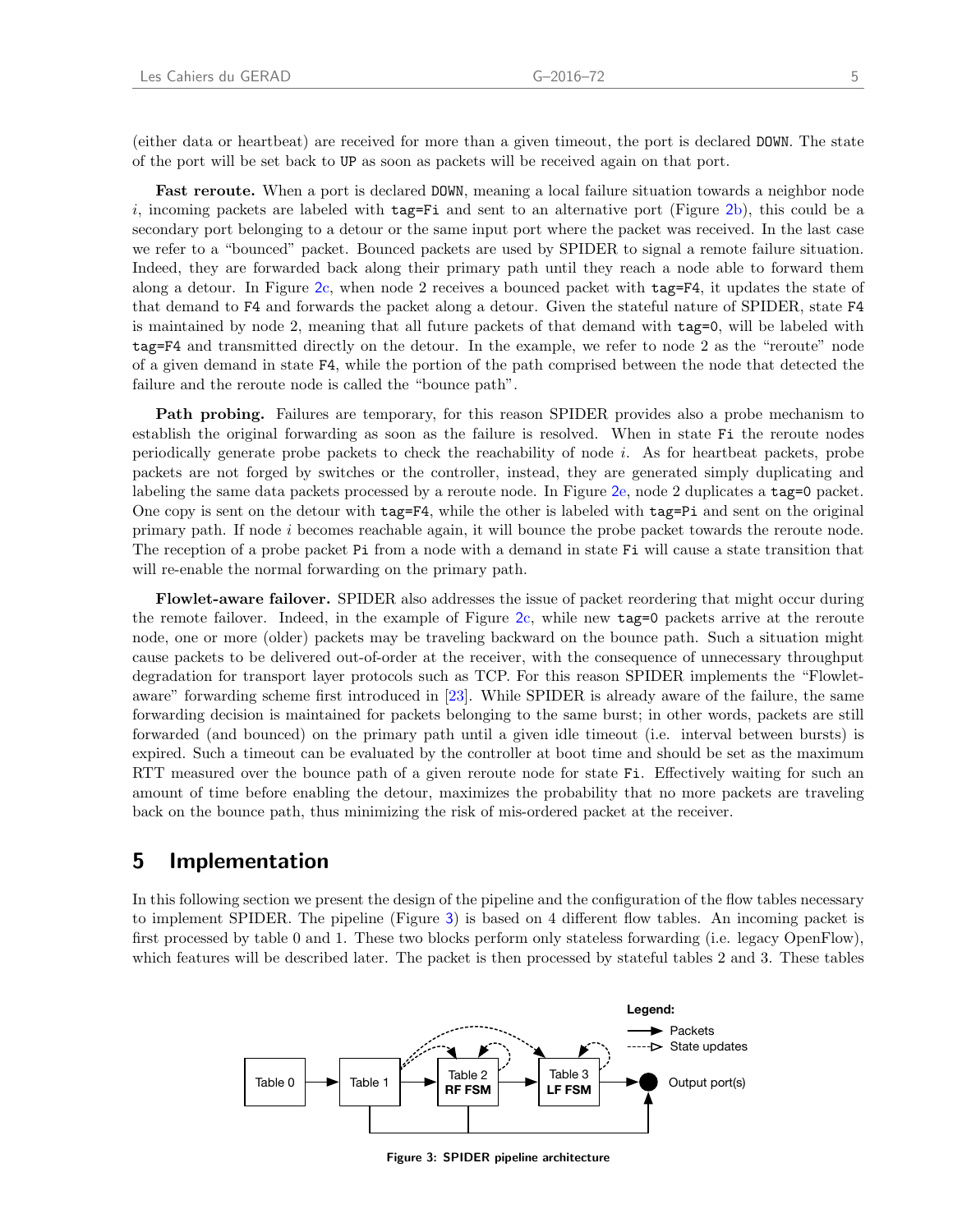implement respectively the Remote Failover (RF) FSM, and the Local Failover (LF) FSM described later. Packets are always processed by table 2 which is responsible for rerouting packets when the primary path of a given demand is affected by a remote failure. If no remote failure has been signaled to table 2, packets are submitted to table 3 which handles the failover in the case of local failures (i.e. directly seen on local ports). State updates in table 2 are triggered by bounced packets, while table 3 implements the heartbeat-based detection mechanisms introduced in Section [4.](#page-6-0) Although table 1 is stateless and for this reason doesn't need to maintain any state, it is responsible for triggering state updates on tables 2 and 3.

**Table 0.** It performs the following stateless processing before submitting packets to table 1:

- For packets received from an edge port (i.e. directly connected to a host): push an initial MPLS label to store the tag.
- For packets received from a transport port (i.e. connected to another switch): write the input port in the metadata field (used later to trigger state updates from table 1).

Table 1. It handles the processing of those packets which requires only stateless forwarding, i.e. which forwarding behavior doesn't depend on states:

- Data packets received at a edge port: set tag=0, then submit it to the next table.
- Data packets received at the last node of the primary path: pop the MPLS label, then directly transmitted on the corresponding output port (where the destination host is located).
- Packets with tag=Fi: directly transmitted on the detour port (unique for each demand and value of Fi); set tag=0 on the last node of the detour before re-entering the primary path. An exception is made for the reroute node of demand in state Fi, in this case the routing decision for these packets is stored in table 2.
- Heartbeat requests (tag=HB\_req): packets are duplicated, one copy is set with tag=HB\_reply and transmitted through the input port, the other is set with tag=0 and then submitted to the next table.
- Heartbeat replies (tag=HB\_reply): dropped (used only to update the state on table 3).
- Probe packets (tag=Pi): directly transmitted on the corresponding output port belonging to the probe path (i.e. the primary path, unique for each demand and value of Pi) (e.g. Figure 2[e\)](#page-0-0).

Finally, table 1 performs the following state updates on table 2 and 3:

- For all packets: a state update is performed on table 3 so to declare the port on which the packet has been received as UP.
- Only for probe packets: a state update is performed on table 2 to transition a flow state from Fi to Normal.

<span id="page-9-0"></span>Table 2 (Remote Failover FSM). Figure [4](#page-9-0) shows a simplified version of the FSM. A state is maintained for each different traffic demand served by the switch. As outlined by the lookup and update scopes, in this case the origin-destination demands are identified by the tuple of Ethernet source and destination address, a programmer might specify different aggregation fields to describe the demands (e.g. IP source/destination tuple, or the 4-tuple transport layer protocol). Given the support for only single-failure scenarios, transitions



Figure 4: Macro states of the Remote Failover FSM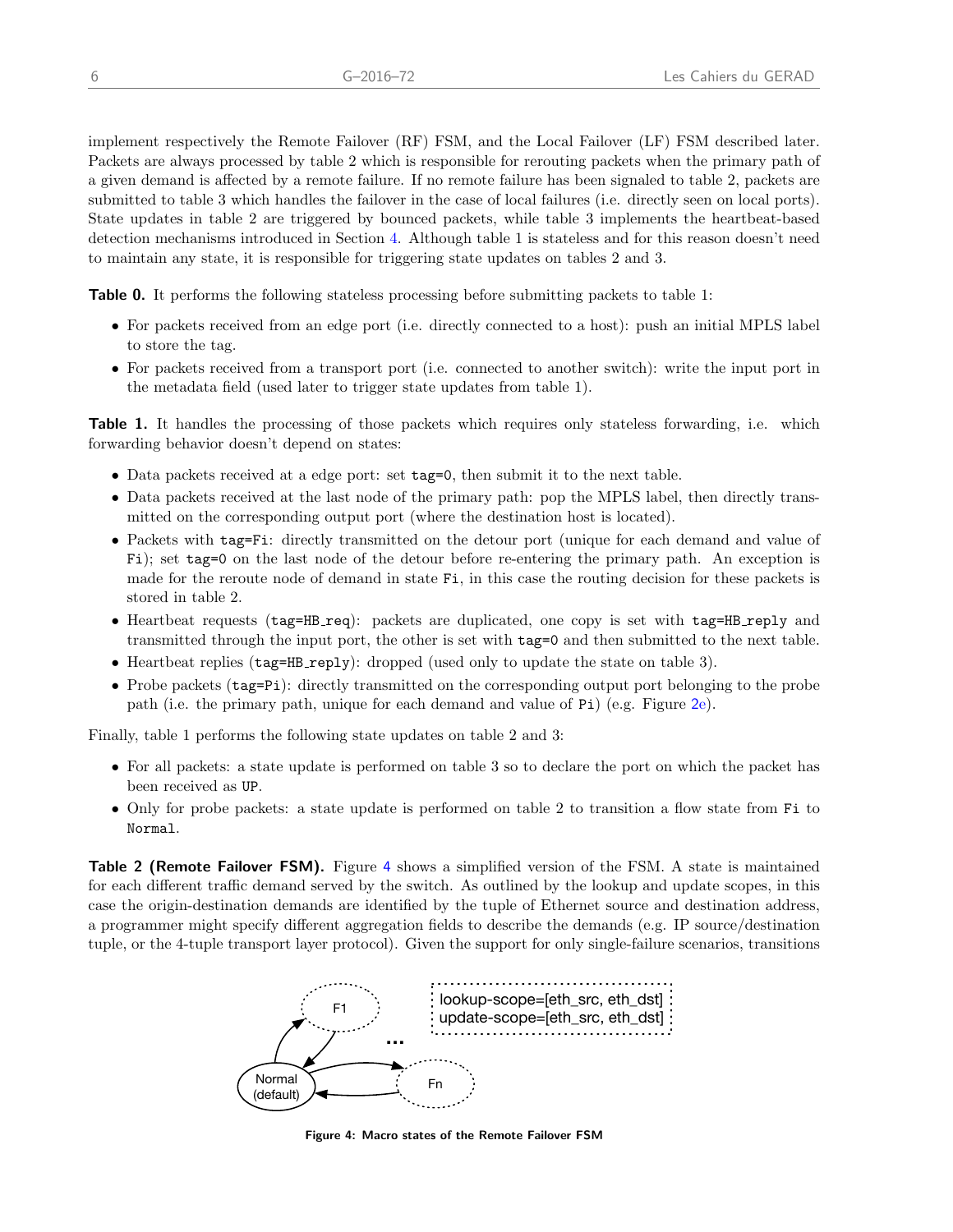between macro states Fi are not allowed (state must be set to Normal before transitioning to another state Fi). Figure [5](#page-10-0) depicts a detailed version of the Remote Failover FSM with macro state Fi exploded. At boot time the state of each demand is set to the default value Normal. Upon reception of a bounced packet with tag=Fi, the latter is forwarded on the detour and state set to Fault signaled. The flowlet-aware routing scheme presented before, is here implemented by means of state timeouts. When in state Fault signaled, packets arriving with tag=0 (i.e. from the source node) are still forwarded on the primary path.This behavior is maintained until the expiration of the idle timeout  $\delta_1$ , i.e. after no packets of that demand have been received for a  $\delta_1$  interval, which should be set equal to the RTT measured on the bounce path.<sup>[4](#page-10-1)</sup> To avoid a situation where the demand remains locked in state Fault signaled, an hard timeout  $\delta_2 > \delta_1$  is set so that the next state Detour ready is always reached after at most a  $\delta_2$  interval. When in state Detour enabled, packets are set with tag=Fi and transmitted directly on the detour. In this state an hard timeout  $\delta_5$  assures the periodic transmission of probe packets on the primary path. The first packet matched when in state Need probe is duplicated: one copy is sent on the detour towards its destination, another copy is set with tag=Pi and sent to node i through the original primary path of the demand. If node i becomes reachable again, it responds to the probe by bouncing the packet (tag=Pi is maintained) to the reroute node that originated it. The match of the probe packet at table 1 of the reroute node will trigger a reset of the Remote Failure FSM to state Fault resolved. When in state Fault resolved, the same flowlet-aware routing scheme of state Fault signaled is applied. In this case an idle and hard timeout are set in order to maintain the alternative routing until the end of the current burst of packets. In this case  $\delta_3$  must be set to the maximum delay difference between the primary and backup path. After the expiration of  $\delta_3$  or  $\delta_4$ , the state is set back to Normal, hence the transmission on the detour stops and packets are submitted to table 3 to be forwarded on their primary port.

**Table 3 (Local Failover FSM).** Figure [6](#page-11-0) depicts the FSM implemented by this table. Here flows are aggregated per output port (encoded in the metadata field),<sup>[5](#page-10-2)</sup> meaning that all packets destined to the same port will share the state. This FSM has two macro states, namely UP and DOWN. When in state DOWN, packets are forwarded to an alternative port (belonging to a detour or to the input port in case of bounced packets, according to the pre-planned backup strategy). At boot time all flows are in default state UP: need heartbeat, meaning that an heartbeat packet must be generated and a reply received, so that the port keeps being declared UP. Indeed, the first packet matched in this state will be sent with tag=HB\_req and the state updated to UP: heartbeat requested. While in this state, packets will be transmitted on the primary

<span id="page-10-2"></span><span id="page-10-0"></span><sup>&</sup>lt;sup>5</sup>In our current implementation based on OpenFlow 1.3 matching on the outport is not supported, for this reason we use the metadata field to carry this information across tables.



Figure 5: Detail of the macro state Fi for the Remote Failover FSM

<span id="page-10-1"></span><sup>4</sup>Such a feature requires the support for very short timeouts. OpenState v1.0 currently define state timeouts with microseconds resolution.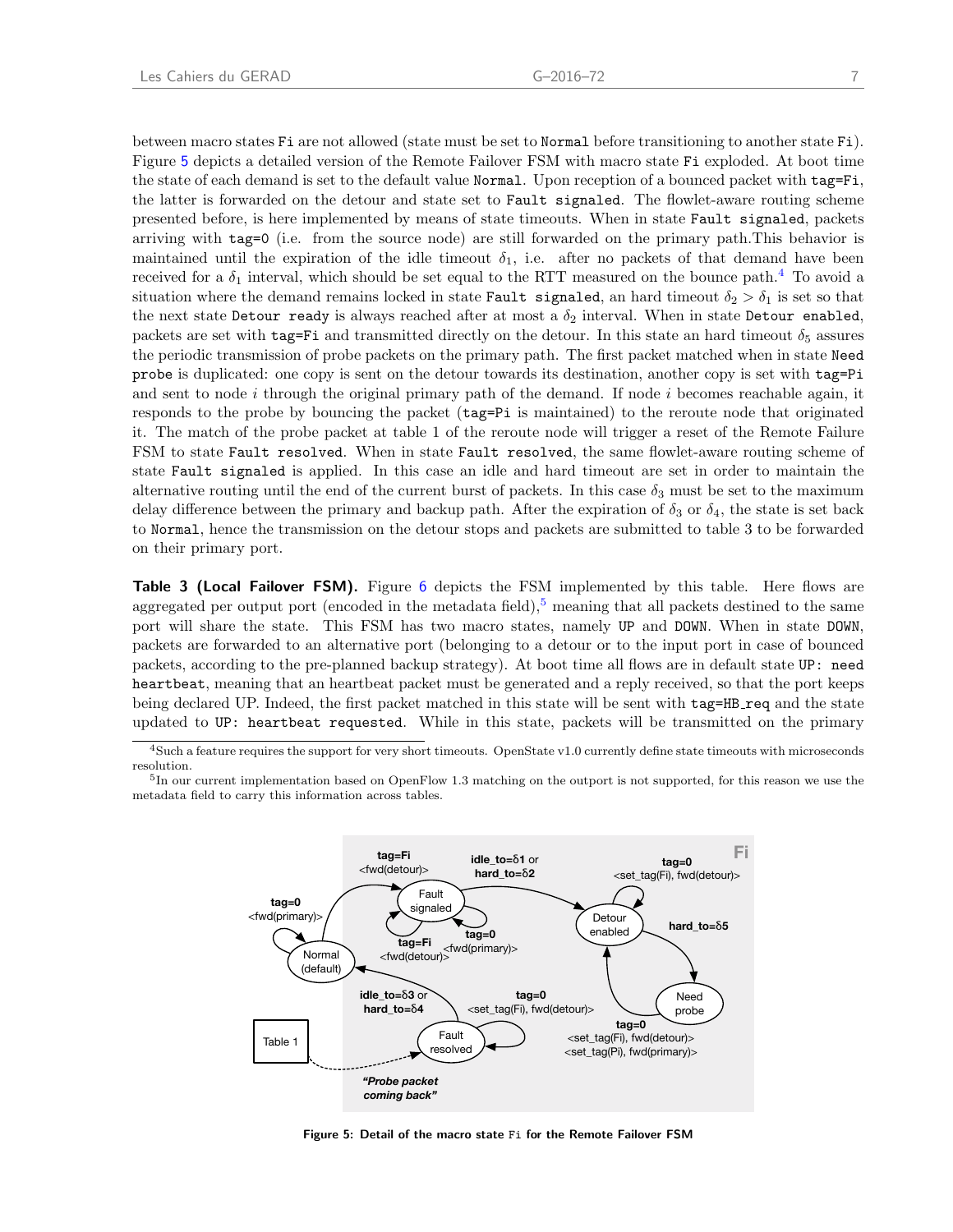<span id="page-11-0"></span>

Figure 6: Mealy machine implemented by the LF table

output port, until an hard timeout  $\delta_7$  expires, in which case the port will be declared DOWN. The timeout  $\delta_7$ represents the maximum interval admitted between the generation of the heartbeat request and the reception of the corresponding reply. Every time a packet (either a data, probe or heartbeat) is received at table 1 the state of that port is reset to UP: wait. The Local Failover FSM will stay in this state for an interval  $\delta_6$  (hard timeout), after which the state will be set back to UP: need heartbeat. Hence,  $\delta_6$  represents the inverse of the minimum received packet rate required for a given port to avoid the generation of heartbeats. If the timeout  $\delta_7$  expires, the port is declared DOWN. Here, packets will be tagged with Fi (where i is the node directly connected through the port) and forwarded on an alternative port. Similarly to the Remote Failover FSM, an hard timeout  $\delta_5$  assures that probe packets will be generated even when the port is declared DOWN.

In conclusion, Table [1](#page-11-1) summarizes the different timeouts used in SPIDER. We emphasize how, by tweaking these values, a programmer can explicitly control and impose i) a precise detection delay for a given port  $(\delta_6 + \delta_7)$ , ii) the level of traffic overhead caused by probe packets of a given demand  $(\delta_5 \text{ and } \delta_6)$ , the risk of packets reordering in the case of a remote failover  $(\delta_1, \delta_2, \delta_3, \text{ and } \delta_4)$ . Experimental results based on these parameters are presented in the following section.

<span id="page-11-1"></span>

| Timeout      | Type | Description                                                                            | Value<br>Maximum RTT measured on the bounce<br>path for a specific demand and Fi                                                  |  |  |
|--------------|------|----------------------------------------------------------------------------------------|-----------------------------------------------------------------------------------------------------------------------------------|--|--|
| $\delta_1$   | Idle | Flowlet idle timeout before switching packets<br>from the primary path to the detour   |                                                                                                                                   |  |  |
| $\delta_2$   | Hard | Maximum interval admitted for the previous<br>case before enabling the detour          | $> \delta_1$                                                                                                                      |  |  |
| $\delta_3$   | Idle | Flowlet idle timeout before switching packets<br>from the detour to the primary path   | Maximum end-to-end delay difference be-<br>tween the backup path and the primary path                                             |  |  |
| $\delta_4$   | Hard | Maximum interval admitted for the previous<br>case before re-enabling the primary path | $> \delta_3$                                                                                                                      |  |  |
| $\delta_{5}$ | Hard | Probe generation timeout                                                               | Arbitrary interval between each periodic<br>check of the primary path in case of remote<br>failure                                |  |  |
| $\delta$ 6   | Hard | Heartbeat requests generation timeout                                                  | Inverse of the minimum rx rate for a given<br>port before the generation of heartbeat re-<br>quests and the corresponding replies |  |  |
| $\delta_7$   | Hard | Heartbeat reply timeout before the port is<br>declared down                            | <b>RTT</b><br>for<br>heartheat<br>Maximum<br>re-<br>quests/replies between two specific nodes (1)<br>hop)                         |  |  |

Table 1: Summary of the configurable timeouts of the SPIDER pipeline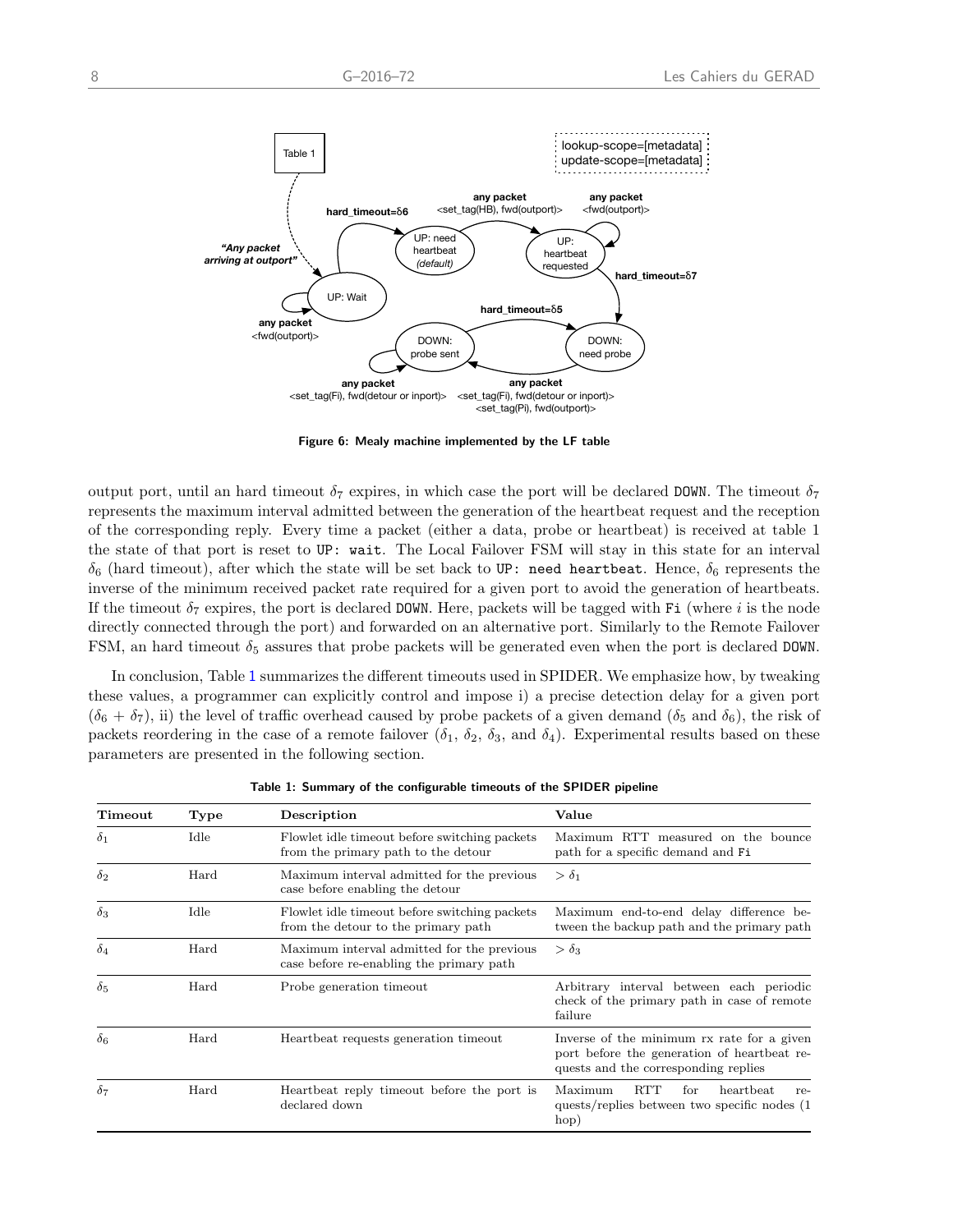#### OpenState-based prototype

We implemented SPIDER using a modified version of the OpenFlow Ryu controller [\[24\]](#page-19-20) extended to support OpenState [\[9\]](#page-19-5). SPIDER source code is available at [\[25\]](#page-19-21). For the experimental performance evaluation we used Mininet [\[26\]](#page-19-22) with a version of the CPqD OpenFlow 1.3 softswitch [\[27\]](#page-19-23) as well extended with OpenState support.

#### P4-based prototype

In order to prove the feasibility of the SPIDER pipeline design, we also provide an implementation of it in P4. This implementation can be found at [\[28\]](#page-19-24) and is based on openstate.p4, a library that can be re-used by other P4 programs to easily express stateful packet processing using an table-based abstraction equivalent to OpenState. In other words, openstate.p4 allows to express forwarding behaviors based on per-flow states that can be updated as a consequence of packet match events or timeouts.

We tested our P4 based implementation of SPIDER with the reference P4 software switch BMv2 [\[29\]](#page-19-25). In the following we discuss some concerns related to the feasibility of SPIDER and openstate.p4 on a P4-based programmable target:

- State table: it is needed in order to maintain per-flow states, indexed according to a flow key that is extracted from each packet according to a given lookup-scope or update-scope, depending on the type of access performed (read or write). We implemented the state table using P4's stateful register arrays and used hash functions to efficiently map flow keys to the limited number of memory cells. Obviously, when using hash functions the main concern is related to collisions, where multiple flows can end up sharing the same memory cell. In the case of SPIDER, collisions should be properly handled to avoid the situation of a flow being forwarded according to a failure state set by another flow. Such an issue can be solved either by defining a collision handling mechanism in P4 or by delegating such a function to an "extern" object. The latter is a mechanism introduced in the more recent versions of the P4 language that allows a programmer to reference target-specific structure, for example, a dictionary which uniquely maps flow keys to state values, transparently handling collisions. Instead, openstate.p4 provides native support for a trivial collision handling scheme by implementing an hash table with chaining that allows a fixed number of key-value couples to share the same index. We do not provide any insight about the performances of the approach, rather we use it to prove to feasibility of SPIDER for a P4 target.
- State timeouts: the ability of SPIDER to detect failures depends on timeout events (e.g. no packets received for on a given port for  $\delta_7$  time). State timeouts in openstate.p4 are implemented comparing the timestamp of incoming packets with the idle or hard timeout value stored in the state table. However, packets timestamping is not a feature supported by the P4 specification. In our implementation, we rely on the ability of the BMv2 target to add a timestamp metadata to incoming packets. Moreover, the failure detection delay depends on timestamp granularity, for example a target offering seconds granularity will not be able to detect failures in less than a second.

### <span id="page-12-0"></span>6 Performance evaluation

#### 6.1 Flow entries analysis

While detection and recovery times are guaranteed and topology-independent, a potential barrier for the applicability of the solution is represented by the number of flow entries, which can be limited by the switch memory and depends on the network topology. We evaluate here the resources required by a switch to implement SPIDER in terms of flow table entries and memory required for flow states. We start by defining as  $D$  the maximum number of demands served by a switch,  $F$  the maximum number of failures that can affect a demand (i.e. length of the longest primary path), and  $P$  the maximum number of ports of a switch. We can easily model the number of flow entries required by means of Big-O notation as  $O(D \times F)$ . Indeed,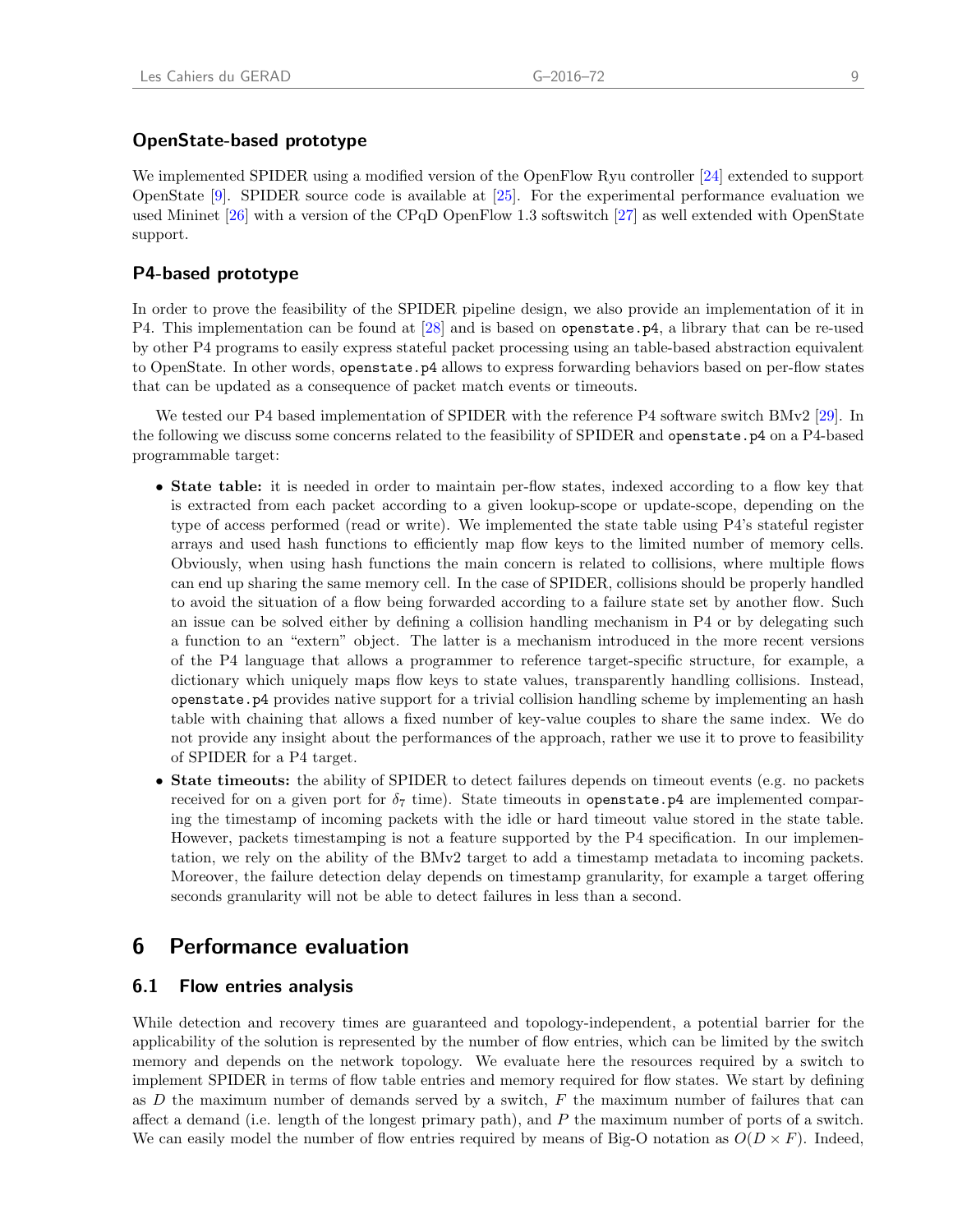for table 0 the number of entries is equal to  $P$ ; for table 1 in the worst case we have one entry per demand per fault  $(D \times F)$ ; for table 2 we always have exactly  $7 \times D \times F$ , and for table 3 exactly  $P \times (3 + 2 \times D)$ . In total, we have a number of entries order of  $P + D \times F + D \times F + D \times P$  and then of  $D \times F + D \times P$ . Assuming  $F >> P$  we can conclude that the number of entries is  $O(D \times F)$ .

If we want to evaluate the complexity according to network size, we can observe that in the worst case  $F = N = E + C$ , where N is the number of nodes, E edge nodes and C core nodes. Assuming a path protection scheme, which is the most demanding in terms of rules since all the Fi states are managed by the ingress edge nodes, and a full traffic matrix, we have  $D = E(E-1) \approx E^2$ . In the worst case we have a single node managing all faults of all demands, where the primary path of each demand is the longest possible, thus  $F = N$ . In this case the number of entries will be  $O(E^2 \times N)$ .

In Table [2](#page-13-0) we report the values for grid networks  $n \times n$  where edge nodes are the outer ones of the grid and there is a traffic demand for each pair of edge nodes. In addition to the  $O(E^2 \times N)$  values, we include in the table the values per node (min, max, average) calculated for the case of end to end protection where the primary path is the shortest one (number of hops) and the backup path is the shortest node disjoint from the primary. The number of rules is generated according to the SPIDER implementation described in Section V and available at [\[25\]](#page-19-21). We can observe that even the max value is always much smaller than the values estimated by the complexity analysis, moreover, we can safely say that these are reasonable numbers for a carrier grade router of a service provider, and well below the capabilities of data center switches. Obviously, for more efficient protection schemes based on a distributed handling of states  $Fi$  (e.g. segment protection), we expect an even lower number of rules per node.

As far as the state table is concerned, table 2 for node n needs  $D_n$  entries, where  $D_n$  is the number of demands for which  $n$  is a reroute node. For the width of the table we need to consider the total number of possible states that is  $1 + 4F_n$ , where  $F_n$  is the number of remote failures managed by n. Similarly, for stage 3 we have only 5 possible states and a number of entries equal to P.

#### 6.2 Detection mechanism

<span id="page-13-0"></span>To evaluate the effectiveness of the SPIDER heartbeat-based detection mechanism, we have considered a simple experimental scenario of two nodes and a link with traffic of 1000 *pkt/sec* sent in one direction only. In Figure [7](#page-14-0) we show the number of packets lost after a link failure versus  $\delta_6$  (heartbeat interval) and  $\delta_7$ (heartbeat timeout). As expected, the number of losses decreases as the heartbeat interval and timeout decreases. In general, the number of dropped packets depends on the precise instant the failure occurs w.r.t.  $\delta_6$  and  $\delta_7$ . The curves reported are obtained averaging the results of 10 different tries with failures reproduced at random instants.

| Net          | D    | Е  | C   | min  | avg  | max   | $E^2 \times N$ |
|--------------|------|----|-----|------|------|-------|----------------|
| 5x5          | 240  | 16 | 9   | 443  | 775  | 968   | 6400           |
| 6x6          | 380  | 20 | 16  | 532  | 1115 | 1603  | 14400          |
| 7x7          | 552  | 24 | 25  | 795  | 1670 | 2404  | 28224          |
| 8x8          | 756  | 28 | 36  | 1069 | 2232 | 3726  | 50176          |
| 9x9          | 992  | 32 | 49  | 1368 | 2884 | 4509  | 82944          |
| $10\times10$ | 1260 | 36 | 64  | 1188 | 3584 | 6153  | 129600         |
| 11x11        | 1560 | 40 | 81  | 1409 | 4249 | 7558  | 193600         |
| 12x12        | 1892 | 44 | 100 | 1185 | 5124 | 9697  | 278784         |
| 13x13        | 2256 | 48 | 121 | 2062 | 6218 | 11025 | 389376         |
| 14x14        | 2652 | 52 | 144 | 1467 | 7151 | 15436 | 529984         |
| 15x15        | 3080 | 56 | 169 | 3715 | 8461 | 16347 | 705600         |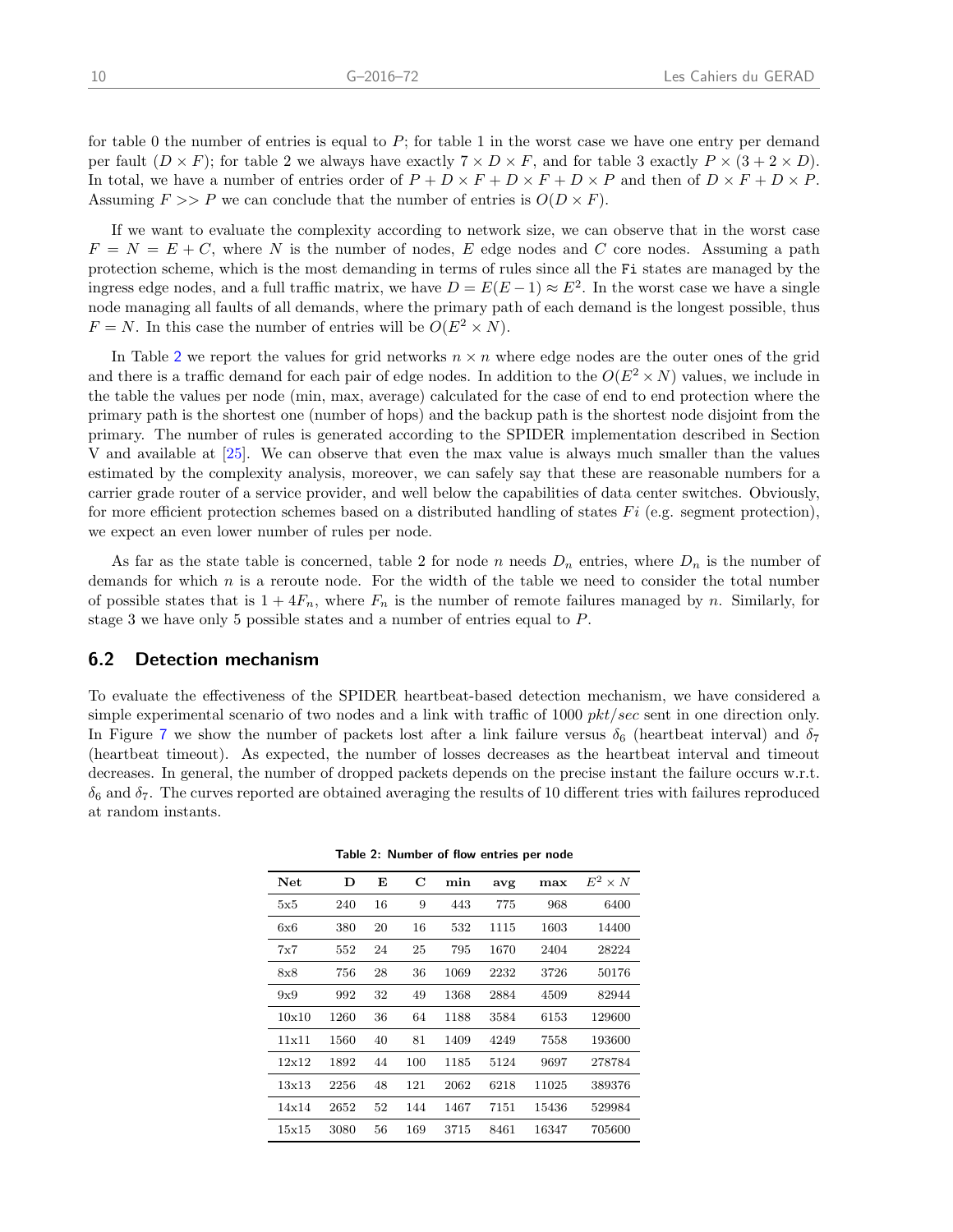<span id="page-14-0"></span>

Figure 7: Packet loss (data rate 1000 pkt/sec)

### 6.3 Overhead

Obviously, the price to pay for a small number of losses is the overhead due to heartbeat packets. However, SPIDER exploits the traffic in the reverse direction for failure detection, and this reduces the amount of heartbeat packets. For the same two nodes scenario in the previous section, we have evaluated the overhead caused when generating a decreasing traffic profile of 200 to 0  $pkt/sec$ , with different values of  $\delta_6$ . Results are reported in Figure [8](#page-14-1).

<span id="page-14-1"></span>We can see that, as long as the reverse traffic rate is higher than the heartbeat request rate  $(1/\delta_6)$ , zero or low signaling overhead is observed. When the traffic rate decreases, the overhead due to heartbeats tends to compensate for the missing packets up to the threshold. However, this overhead does not really affect the network performance since it is generated only when reverse traffic is low.



Figure 8: Heartbeat overhead with decreasing data traffic 200-0  $ptt/sec$  and heartbeat request rates (inverse of  $\delta_6$ ) of 10, 40, 70, and 100  $pkt/sec$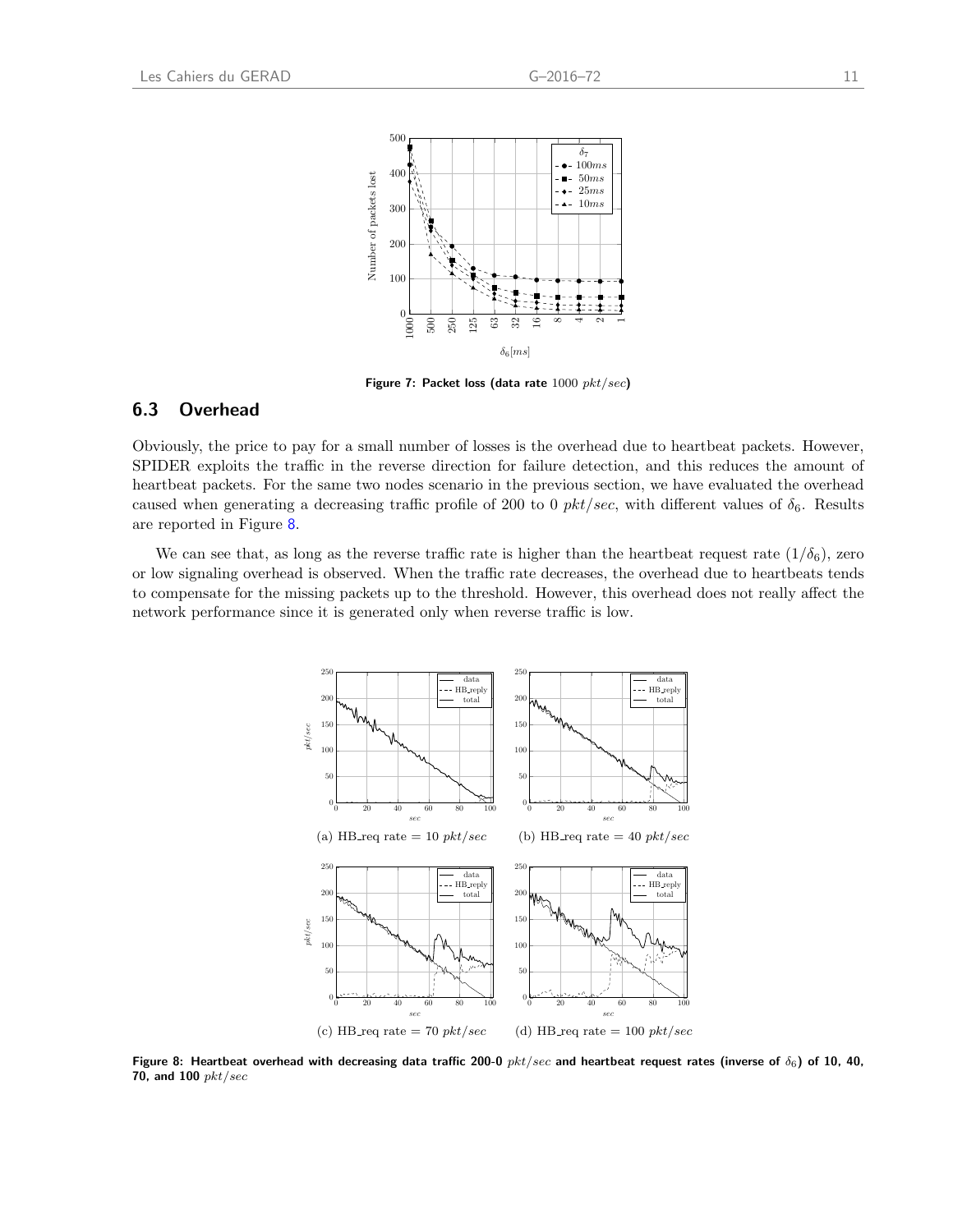#### 6.4 Comparison with a reactive OpenFlow approach

We now compare a SPIDER based solution with a strawman implementation corresponding to a reactive OpenFlow (OF) application able to modify the flow entries only when the failure is detected and notified to the controller. We have considered the network shown in Figure 9[a.](#page-0-0) For the primary and backup paths, as well as the link failure indicated in the figure, we have considered an increasing number of demands with a fixed packet rate of 100  $pkt/sec$  each one. For the OF case, we used the detection mechanism of the Fastfailover (FF) group type implemented by the CPqD softswitch, and different RTTs between the switch that detects the failure and the controller. For SPIDER we used a heartbeat interval  $(\delta_6)$  of 2 ms and timeout  $(\delta_7)$ of 1 ms. For all the considered flows, no local backup path is available: in the SPIDER case the network is able to autonomously recover from the failure by bouncing packets on the primary path, while in the OF case the controller intervention is needed to restore connectivity.

The results obtained are shown in Figure 9[b.](#page-0-0) We can see that the losses with SPIDER are always lower than OF. Note that, even if the heartbeat interval used is small, this is not actually an issue for the network since in the presence of reverse traffic the overhead is proportionally reduced so that it never affects the link available capacity. The value of the timeout actually depends on the maximum delay for heartbeat replies to be delivered, which in high speed links mainly depends on propagation and can be set to low values by assigning maximum priority to heartbeat replies. In the case of OF, the number of losses increases as the switch-controller RTT increases. Obviously, losses also increase with the number of demands since the total number of packets received before the controller installs the new rules increases as well.

### <span id="page-15-0"></span>7 Discussion

#### 7.1 Comparison with BFD

BFD [\[7\]](#page-19-3) is a widely-spread protocol to provide fast failure detection that is independent from the underlying medium and data protocol. When using BFD, two systems, i.e. forwarding entities, establish a session where control packets are exchanged to check the liveness of the session itself. In the common case the session to be monitored represents a bidirectional link, but it could also be multi-hop path. The main of mode of detecting failures in BFD is called Asynchronous Mode, where a session endpoint sends BFD packets at a fixed rate. A path is assumed to have failed if one system stops receiving those packets for a given detection timeout. Both packets send rate and detection timeout can be enforced by a network administrator to produce fast (in the order of  $\mu s^6$  $\mu s^6$ ) guaranteed detection delays. Optionally, an endpoint can explicitly request the other to activate/deactivate transmission of control packets using the so called *Demand Mode*. In both modes, the ability of party to detect a failure depends on the ability of the device-local control plane to keep track of the

<span id="page-15-1"></span><sup>&</sup>lt;sup>6</sup>The BFD specification at [\[7\]](#page-19-3) defines timestamps with  $\mu s$  granularity



Figure 9: Comparison with OpenFlow: (a) test topology used in experiments and (b) packet loss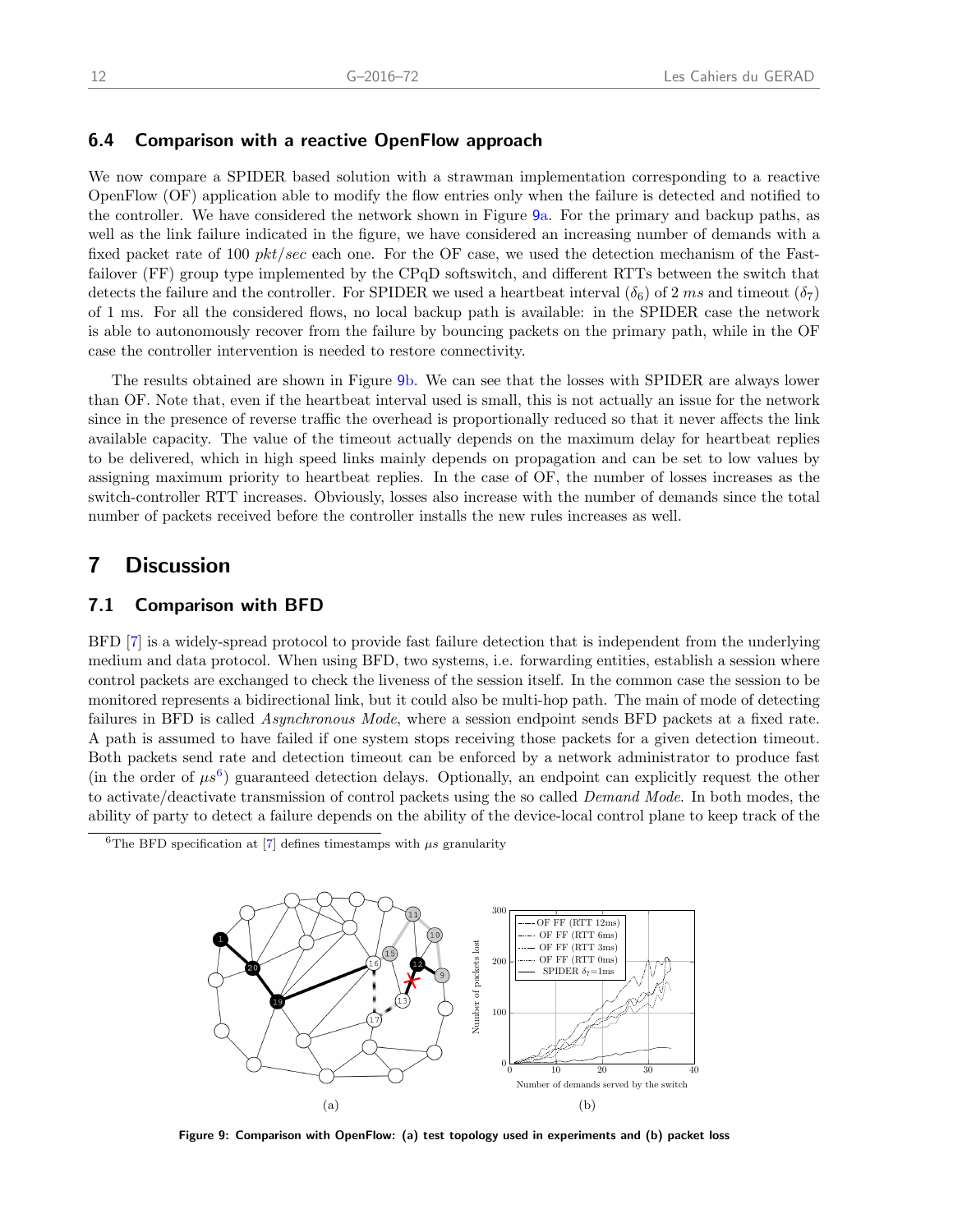elapsed time between the received control packets, and hence on the liveness of the control plane itself. For this reason, a third way of operation, namely the Echo Function is defined in order to test the forwarding plane of a device. When using this function, special Echo packets are emitted at arbitrary intervals by the control plane of one of the two parties, with the expectation to have these packets looped-back by the forwarding plane of the other endpoint.

In the context of SDN, the devices' control plane is separated and logically centralized at a remote, geographical distant location. Current SDN platforms [\[30,](#page-19-26) [31\]](#page-19-27) already provide means of detecting failures that are similar to BFD's Asynchronous Mode, where specially forged packets are requested to be emitted by the remote controller from a specific device port (via OpenFlow  $PacketOut$ ) and expected to be received (via OpenFlow PacketIn) by the adjacent node in a given interval. However due to the latency and overhead of the SDN control channel it is hard to guarantee the same short detection delays as in BFD.

SPIDER improves SDN by providing ways to detect failure without relying on the slow control channel. Indeed, in SPIDER, which mode of operation based on heartbeats resembles the BFD's Echo Function, detection delays can be enforced by appropriately setting timeouts  $\delta_6$  and  $\delta_7$ , which are unique for a given switch and port. Moreover, we believe SPIDER represents an improvement over BFD. Indeed, SPIDER operations are performed solely on the fast-path, i.e. at TCAM speed, differently from a BFD implementation based on the slower, device-local control plane. For this reason, to some extent, the minimum detection delay of a target implementing SPIDER depends for the most part on the timestamp granularity provided by the target and the propagation delay between two devices. The other general advantage of SPIDER over BFD is that it does not require the definition of a separate control protocol, rather the same data packets are re-used to piggy-back heartbeats using an arbitrary header field (a MPLS label in our prototype implementation).

Some disadvantages of SPIDER over BFD are:

- Security: BFD defines means to authenticate a session to avoid the possibility of a system to interact with an attacker falsely reporting session states. In other words, all control and echo packets that cannot be validated as coming from a safe source are discarded. On the contrary, SPIDER does not use any mechanism to check for the the validity of the tag carried by data packets. For this reason SPIDER tags should be used only inside the same authoritative domain, dropping any incoming packet at the edge carrying any unexpected header and controlling physical access to the network to prevent the intrusion of an attacker.
- False positives: BFD allows to prevent false positives (i.e. erroneously declaring a session down) by setting a minimum number of consecutive dropped packets before declaring the session down. In fact, in presence of transmission errors, some control packets might be unrecognized and echo packets not looped-back. On the contrary, in SPIDER failure state for a port is triggered after the first missed heartbeat request, that could be caused by a corrupted heartbeat request, thus causing unnecessary fluctuation between the backup and primary path (due to the probe mechanism). For this reason, SPIDER should be preferred with reliable communication channels (e.g. wired medium rather than wireless). Nevertheless, heartbeat packets are smartly requested only when input traffic is low and since we expect, most of the time, traffic flowing in both direction of a link, the transmission of heartbeat packets itself is a quite rare event.
- **Administrative down:** BFD allows a network operator to administratively report a link as down, e.g. for maintenance, thus triggering a fast reaction of the device. On the contrary, the implementation of SPIDER presented here, allows down state only as a consequence of a failure detection event. However, the implementation could be easily extended to accept an additional state both in the LF and RF FSMs to declare a flow or port as affected by failure without triggering the periodic link probing process. In this case the controller should be able to directly add or replace an entry in the state table.[7](#page-16-0)
- Down state synchronization: In some cases, only 1 of the 2 directions of a link might break, an event that is common in fiber optics. When using SPIDER, the party which incoming direction is down will detect first the failure after the configured detection timeout, thus stopping sending traffic on that

<span id="page-16-0"></span><sup>7</sup>Possible in OpenState via state-mod messages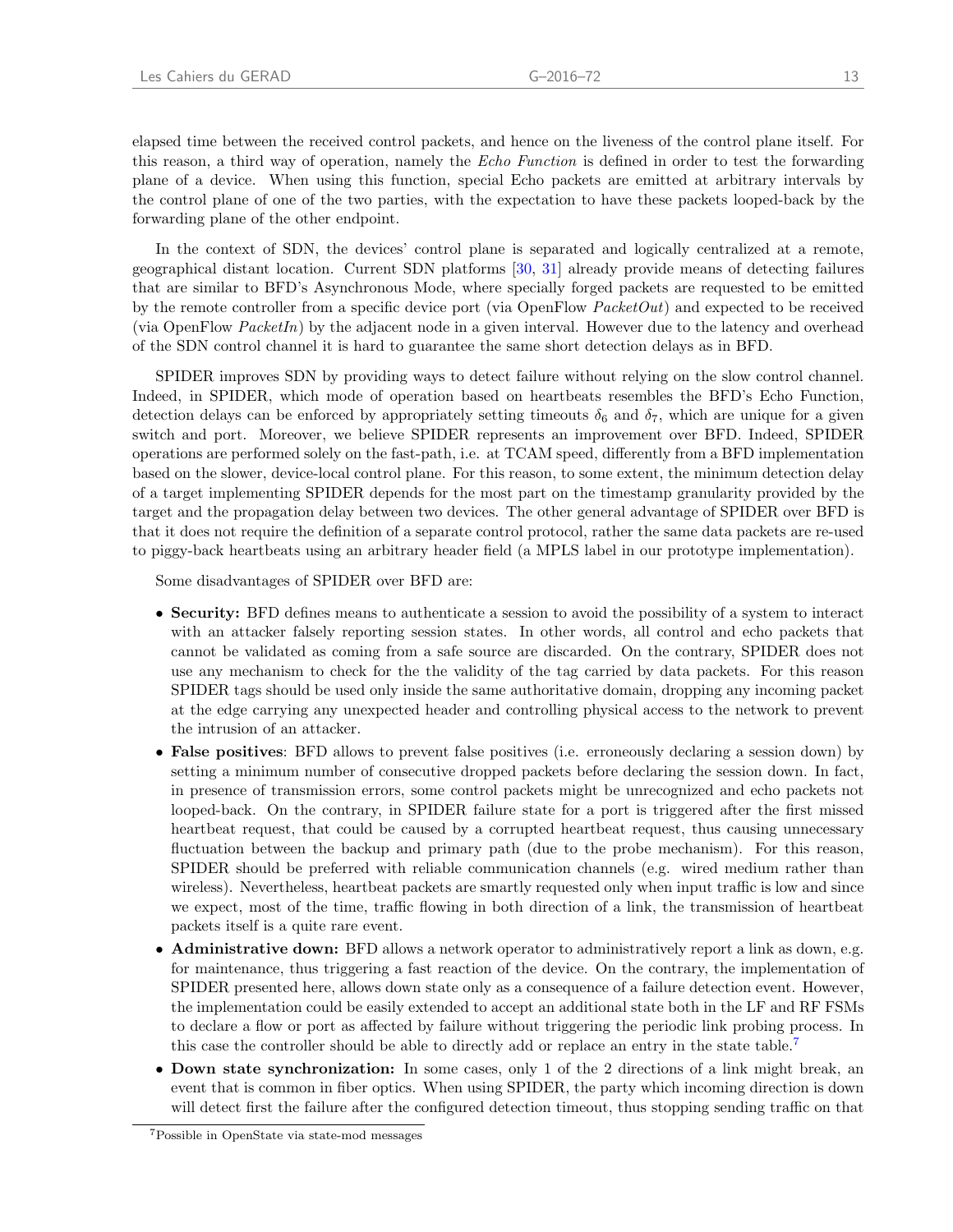port, after which the other party will trigger the down state after another detection timeout, resulting in twice the time for the failover to take place. BFD instead, applies a mechanism for session state synchronization, such that when a first endpoint detects the failure it notifies the other of the down event, in which case (if one direction of the two is still up) the other endpoint will immediately trigger the failover procedure. In this case, the LS FSM could be extended to emit such an extra signaling message (via tagging of the first packet matching the DOWN: need probe state) and to trigger a forced down state upon receiving such a packet.

#### 7.2 Comparison with MPLS Fast Reroute

Fast Reroute (FRR) [\[8\]](#page-19-4) is a technique used in MPLS network to provide fast protection (in the order of 10s of milliseconds) of Label-switched Paths (LSP). Similarly to SPIDER, backup LSPs are established proactively for each desired failure scenario, such that, when a router detects a failure on one of its local ports, it swaps the label at the top of the MPLS stack with the one of the detour LSP, forwarding the packet to an alternative port. Packets are forwarded on a detour until they reach a merge point with the primary path, where the label is swapped back to the primary LSP. RSVP-TE signaling is used to establish backup LSPs between routers in a distributed fashion.

Differently from FRR, SPIDER does not need a separate complex signaling protocol (which is described in around 30 pages in the original FRR RFC [\[8\]](#page-19-4)) to establish backup paths. Instead, computation and provisioning of both primary and backup paths is performed by the remote controller with all the benefits of the SDN logically centralized paradigm, such as access to a global topology graph and a centralized API to provision forwarding rules on switches. It must be noted that in the proposed prototype implementation of SPIDER, MPLS labels are used for the solely purpose of carrying failure tags Fi, and must not be confused with their role in LSPs as the only parameter of the router forwarding function. In fact, in SPIDER the forwarding function is independent on the data protocol and can be based on arbitrary header fields. For example, as in our implementation, the output port of each packet is decided looking at the 3-tuple comprising Ethernet source address, Ethernet destination address, and failure tag.

When an alternative path is not available from the node that detected the failure, SPIDER allows to bounce back packets on the primary path until they reach a predefined reroute node, in which case a detour path is enabled. A similar approach is implemented by FRR when used in combination with another RSVP-TE extension for crankback signaling [\[32\]](#page-20-1). Differently from SPIDER, data packet are dropped before the failure point, while a separate failure notification is sent back on the primary path. Signalization in SPIDER is performed using the same data packets, with the added benefit of avoiding dropping extra traffic, a feature particularly useful when dealing with geographical distant nodes (e.g. 100MB otherwise lost at 10Gbps with 80ms signalization latency).

#### 7.3 Data plane reconciliation

A stateful data plane seems to disagree with the architectural principles of OpenFlow and SDN, where all the state is handled at the logically centralized control plane, so that devices do not need to implement complex software to handle state distribution. In fact, when dealing with legacy distributed protocols (e.g. OSPF), an important concern is about handling state reconciliation, for example after a device reset or failure, in which case the state of the device (e.g. topology view and link metrics in OSPF) might not be in sync with the rest of the network devices, causing loops or black holes.

Handling data plane reconciliation with OpenFlow is relatively easy given the stateless nature of the flow tables. Indeed, modern SDN platforms [\[30,](#page-19-26) [31\]](#page-19-27) follow an approach were applications operate on a distributed flow rule database that is then used to keep the data plane in sync, for example periodically polling the devices' flow tables so that missing flow rules are re-installed and extraneous ones removed. SPIDER forwarding decisions are based not only on flow rules but also on flow states, maintained by the switch and updated as a consequence of packets and timeout events. From here the question if this additional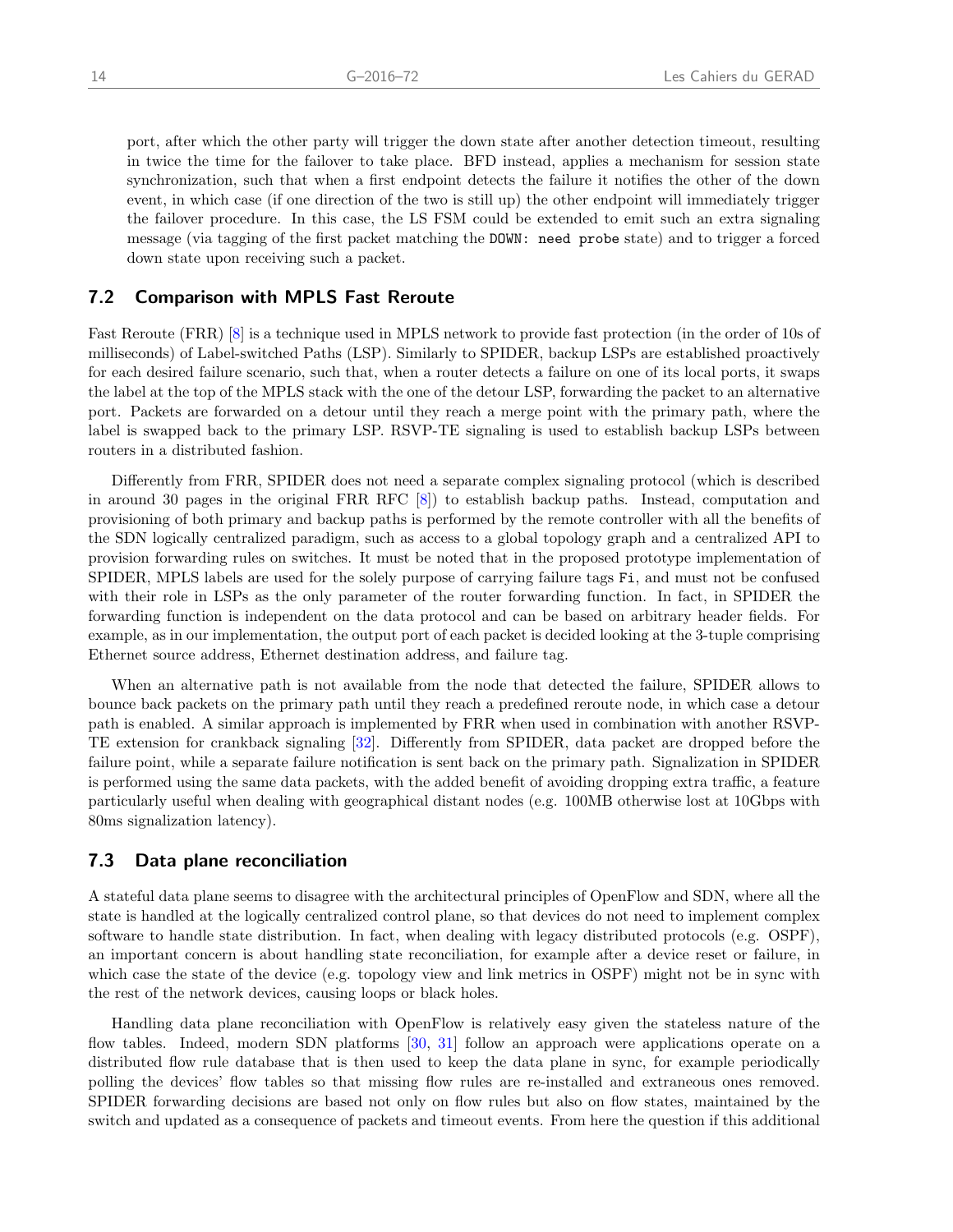state needs to be synchronized (e.g. notify the controller of every state transition) and reconciliation schemes needed.

We argue that the reliability of SPIDER operations does not necessarily require support for flow state synchronization and reconciliation. In other words, when not used, the flow states are guaranteed to converge to the expected value in relatively short time with no risk of traffic loops or black holes. In fact, the per-flow state maintained by both the RF and LF FSM can be learned by observing the incoming traffic (tag value) and does not depend on other means of state distribution. Moreover, the correctness of a forwarding decision of a switch does not depend on the flow state of any other switch.

As an example, we analyze the case of switch  $j$  implementing SPIDER being reset (e.g. content of the state and flow table wiped out) during a situation of remote failure (i.e. serving some flows on a detour, and hence in macro-state Fi for the RF FSM). If we assume the controller is able to re-install the flow rules in a time shorter than the detection delay configured on the upstream switch connected to  $j$ , so that it will not generate a failure state  $Fj$  itself, we end up with switch j forwarding traffic according to an empty state table, i.e. all flows in default state for both the RF and LF FSM. In this case, when a packet of a traffic flow affected by the failure state Fi arrives, it will be initially forwarded as in Normal state on the primary path, meaning that the switch directly connected to the unreachable node  $i$  will bounce back the packet appropriately tagged with  $Fi$ , triggering a state transition to Fault signaled on switch j, and hence initiating the failover procedure. Similarly, if node j is affected by a local failure state  $\mathbf{F}$ j, resetting the state table of the LF FSM will have as a consequence that packets will be forwarded according to the default state (UP: need heartbeat), initiating the failure detection procedure, finally converging to the expected failure state. The tax to pay in this case is a few more packets dropped, depending on the detection delay configured for that node. If the time to re-provision the switch configuration (flow tables) after a reset takes more than the detection delay, this situation can be interpreted as a multiple concurrent failure for which a rerouting of flows is required to be performed by the controller.

## <span id="page-18-3"></span>8 Conclusion

In this paper we have presented SPIDER, a new approach to failure recovery in SDN that provides a fully programmable abstraction to application developers for the definition of the re-routing policies and for the management of the failure detection mechanism. The use of recently proposed stateful data planes, allows to execute the programmed failure recovery behaviors directly in the switches, minimizing the recovery delay and guaranteeing the failover even when the controller is not reachable. We believe that the proposed approach can close one of the gaps between the required and supported features that at the moment are slowing down the adoption of SDN in carrier grade networks for telco operators.

SPIDER has been implemented using OpenState and P4. The prototype implementation (code is made available at [\[25\]](#page-19-21)) has been used to validate the proposed scheme and to experimentally assess its basic performance in a few example scenarios. The results have shown the potential advantages of SPIDER with respect to fully centralized applications where the controller is notified of failure events and is required to modify all affected forwarding rules.

### **References**

- <span id="page-18-0"></span>[1] N. Feamster, J. Rexford, and E. Zegura, "The road to sdn: An intellectual history of programmable networks," SIGCOMM Comput. Commun. Rev., 44(2), 87–98, Apr. 2014.
- <span id="page-18-1"></span>[2] N. McKeown, T. Anderson, H. Balakrishnan, G. Parulkar, L. Peterson, J. Rexford, S. Shenker, and J. Turner, "OpenFlow: Enabling innovation in campus networks," SIGCOMM Comput. Commun. Rev., 38(2), 69– 74, Mar. 2008.
- <span id="page-18-2"></span>[3] G. Bianchi, M. Bonola, A. Capone, and C. Cascone, "OpenState: programming platform-independent stateful OpenFlow applications inside the switch," SIGCOMM Comput. Commun. Rev., 44(2), 4–51, Apr. 2014.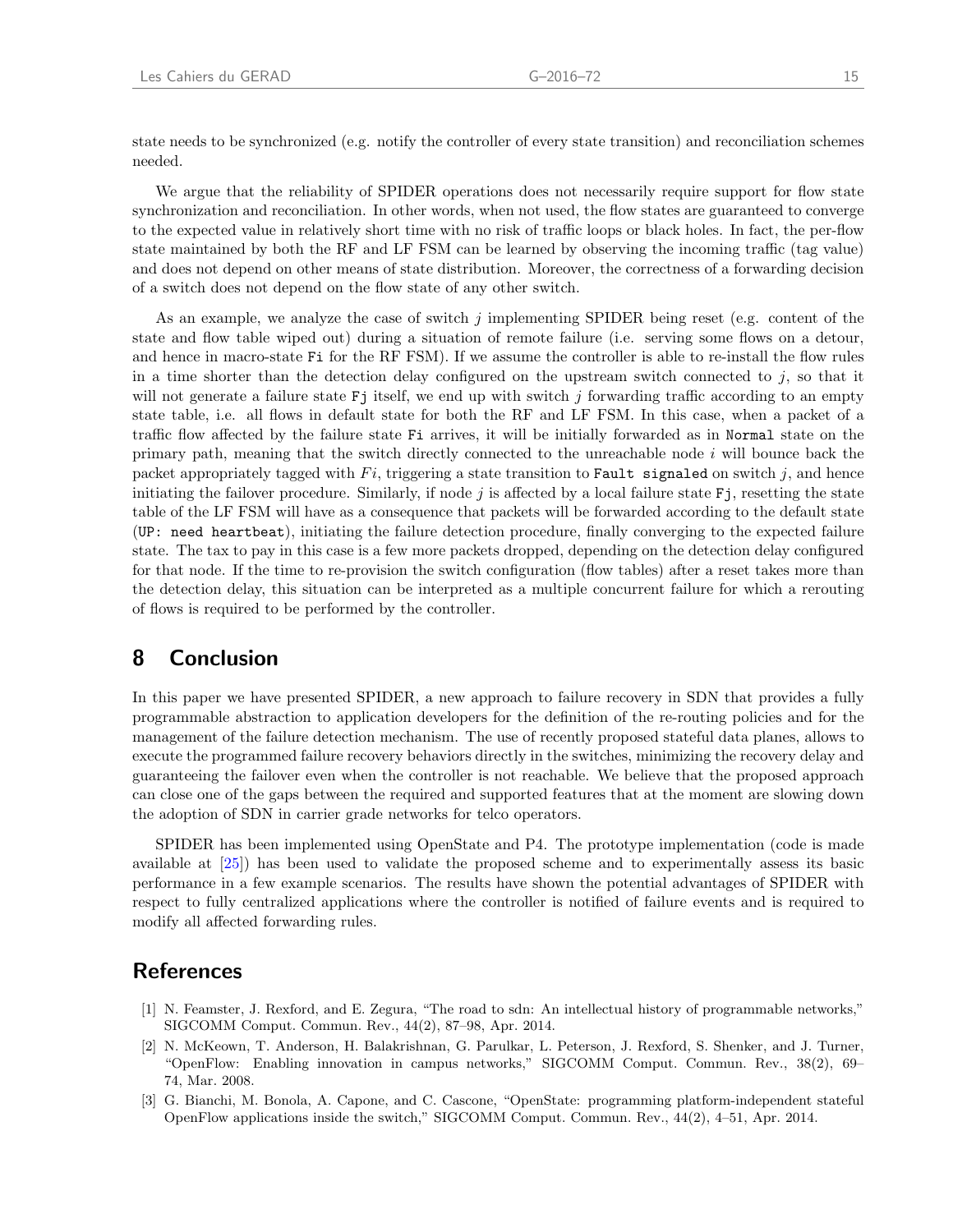- <span id="page-19-0"></span>[4] M. Moshref, A. Bhargava, A. Gupta, M. Yu, and R. Govindan, "Flow-level state transition as a new switch primitive for SDN," in Proceedings of the Third Workshop on Hot Topics in Software Defined Networking, ser. HotSDN '14, 2014, 61–66.
- <span id="page-19-1"></span>[5] "Open vSwitch." [Online]. Available: <http://www.openvswitch.org>
- <span id="page-19-2"></span>[6] P. Bosshart, D. Daly, G. Gibb, M. Izzard, N. McKeown, J. Rexford, C. Schlesinger, D. Talayco, A. Vahdat, G. Varghese, and D. Walker, "P4: Programming protocol-independent packet processors," SIGCOMM Comput. Commun. Rev., 44(3), 87–95, Jul. 2014.
- <span id="page-19-3"></span>[7] D. Katz and D. Ward, "Bidirectional Forwarding Detection (BFD)," RFC 5880 (Proposed Standard), Internet Engineering Task Force, Jun. 2010. [Online]. Available: <http://www.ietf.org/rfc/rfc5880.txt>
- <span id="page-19-4"></span>[8] P. Pan, G. Swallow, and A. Atlas, "Fast Reroute Extensions to RSVP-TE for LSP Tunnels," RFC 4090 (Proposed Standard), Internet Engineering Task Force, May 2005. [Online]. Available: <http://www.ietf.org/rfc/rfc4090.txt>
- <span id="page-19-5"></span>[9] "OpenState SDN project home page," http://www.openstate-sdn.org.
- <span id="page-19-6"></span>[10] S. Sharma, D. Staessens, D. Colle, M. Pickavet, and P. Demeester, "Openflow: Meeting carrier-grade recovery requirements," Computer Communications, 36(6), 656–665, 2013, reliable Network-based Services. [Online]. Available: <http://www.sciencedirect.com/science/article/pii/S0140366412003349>
- <span id="page-19-7"></span>[11] N. L. Van Adrichem, B. J. Van Asten, F. Kuipers et al., "Fast recovery in software-defined networks," in Software Defined Networks (EWSDN), 2014 Third European Workshop on. IEEE, 2014, 61–66.
- <span id="page-19-8"></span>[12] J. Kempf, E. Bellagamba, A. Kern, D. Jocha, A. Takacs, and P. Skoldstrom, "Scalable fault management for OpenFlow," in Communications (ICC), 2012 IEEE International Conference on, June 2012, 6606–6610.
- <span id="page-19-9"></span>[13] A. Sgambelluri, A. Giorgetti, F. Cugini, F. Paolucci, and P. Castoldi, "OpenFlow-based segment protection in ethernet networks," Optical Communications and Networking, IEEE/OSA Journal of, 5(9), 1066–1075, Sept. 2013.
- <span id="page-19-10"></span>[14] S. Lee, K.-Y. Li, K.-Y. Chan, G.-H. Lai, and Y.-C. Chung, "Path layout planning and software based fast failure detection in survivable OpenFlow networks," in Design of Reliable Communication Networks (DRCN), 2014 10th International Conference on the, April 2014, 1–8.
- <span id="page-19-11"></span>[15] M. Borokhovich, L. Schiff, and S. Schmid, "Provable data plane connectivity with local fast failover: Introducing Openflow graph algorithms," in Proceedings of the Third Workshop on Hot Topics in Software Defined Networking, ser. HotSDN '14. ACM, 2014, 121–126.
- <span id="page-19-12"></span>[16] C. Cascone, L. Pollini, D. Sanvito, and A. Capone, "Traffic management applications for stateful sdn data plane," in Software Defined Networks (EWSDN), 2015 Fourth European Workshop on, Sept 2015, 85–90.
- <span id="page-19-13"></span>[17] C. Cascone, L. Pollini, D. Sanvito, A. Capone, and B. Sans, "SPIDER: Fault resilient SDN pipeline with recovery delay guarantees," in 2016 IEEE NetSoft Conference and Workshops (NetSoft), June 2016, 296–302.
- <span id="page-19-15"></span>[18] "Open vswitch advanced features tutorial," Open vSwitch v2.3.2 code repository, 2013. [Online]. Available: <http://git.io/vOt8i>
- <span id="page-19-14"></span>[19] E. J. Jackson, M. Walls, A. Panda, J. Pettit, B. Pfaff, J. Rajahalme, T. Koponen, and S. Shenker, "Softflow: A middlebox architecture for open vswitch," in 2016 USENIX Annual Technical Conference (USENIX ATC 16). Denver, CO: USENIX Association, 2016, 15–28.
- <span id="page-19-16"></span>[20] "The P4 Language Specification." [Online]. Available: [http://p4.org/wp-content/uploads/2016/03/p4](http://p4.org/wp-content/uploads/2016/03/p4_v1.1.pdf) v1.1.pdf
- <span id="page-19-17"></span>[21] S. Pontarelli, M. Bonola, G. Bianchi, A. Capone, and C. Cascone, "Stateful openflow: Hardware proof of concept," in High Performance Switching and Routing (HPSR), 2015 IEEE 16th International Conference on, July 2015.
- <span id="page-19-18"></span>[22] A. Capone, C. Cascone, A. Q. Nguyen, and B. Sansò, "Detour planning for fast and reliable failure recovery in SDN with OpenState," in Design of Reliable Communication Networks (DRCN), 11th International Conference on the, Mar. 2015.
- <span id="page-19-19"></span>[23] S. Kandula, D. Katabi, S. Sinha, and A. Berger, "Dynamic load balancing without packet reordering," SIGCOMM Comput. Commun. Rev., 37(2), 51–62, Mar. 2007.
- <span id="page-19-20"></span>[24] "Ryu OpenFlow controller," http://osrg.github.io/ryu/.
- <span id="page-19-21"></span>[25] "SPIDER source code repository." [Online]. Available: <http://github.com/OpenState-SDN/spider>
- <span id="page-19-22"></span>[26] "MiniNet." [Online]. Available: <http://www.mininet.org>
- <span id="page-19-23"></span>[27] "CPqD OpenFlow 1.3 Software Switch," http://cpqd.github.io/ofsoftswitch13/.
- <span id="page-19-24"></span>[28] "openstate.p4 source code repository." [Online]. Available: <https://github.com/OpenState-SDN/openstate.p4>
- <span id="page-19-25"></span>[29] "P4 bmv2 source code repository." [Online]. Available: <https://github.com/p4lang/behavioral-model>
- <span id="page-19-26"></span>[30] "Open Network Operating System (ONOS)." [Online]. Available: <https://www.onosproject.org>
- <span id="page-19-27"></span>[31] "OpenDaylight: Open Source SDN Platform (ODL)." [Online]. Available: <https://www.opendaylight.org>